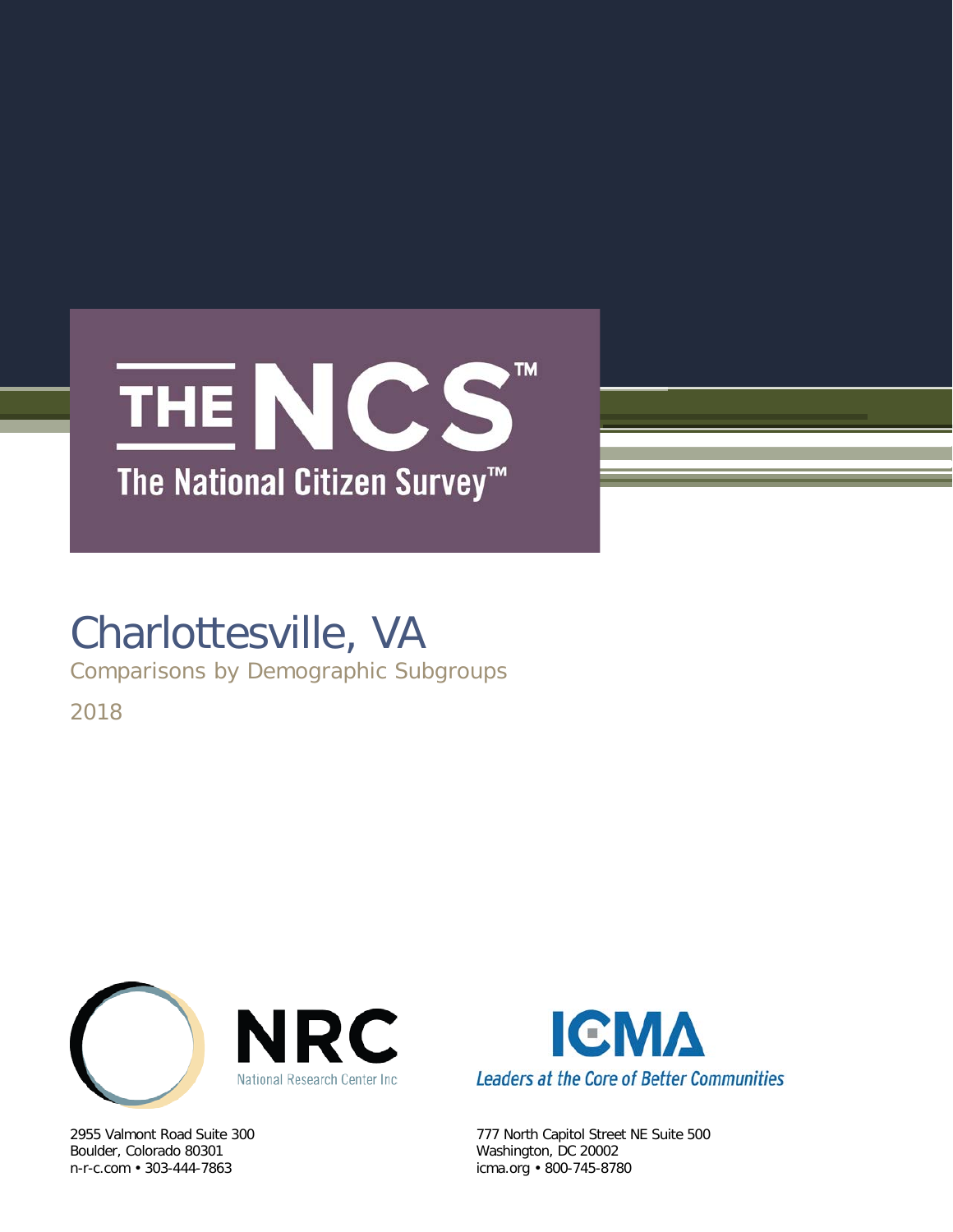# **About**

The National Citizen Survey™ (The NCS™) is a collaborative effort between National Research Center, Inc. (NRC) and the International City/County Management Association (ICMA). The survey and its administration are standardized to assure high quality research methods and directly comparable results across The NCS communities. Communities conducting The NCS can choose from a number of optional services to customize the reporting of survey results. Charlottesville's Comparisons by Demographic Subgroups is part of a larger project for the City and additional reports are available under separate cover. This report discusses differences in opinion of survey respondents by age, sex, race/ethnicity, housing tenure (rent or own) and housing unit type (attached or detached).

# **Understanding the Tables**

For most of the questions, one number appears for each question. Responses have been summarized to show only the proportion of respondents giving a certain answer; for example, the percent of respondents who rated the quality of life as "excellent" or "good," or the percent of respondents who participated in an activity at least once. It should be noted that when a table that does include all responses (not a single number) for a question that only permitted a single response does not total to exactly 100%, it is due to the common practice of percentages being rounded to the nearest whole number.

The subgroup comparison tables contain the crosstabulations of survey questions by selected respondent characteristics. Chi-square or ANOVA tests of significance were applied to these breakdowns of survey questions. A "p-value" of 0.05 or less indicates that there is less than a 5% probability that differences observed between groups are due to chance; or in other words, a greater than 95% probability that the differences observed in the selected categories of the sample represent "real" differences among those populations. As subgroups vary in size and each group (and each comparison to another group) has a unique margin of error, statistical testing is used to determine whether differences between subgroups are statistically significant. Statistical testing was not performed on multiple response questions.

Each column in the following tables is labeled with a letter for each subgroup being compared. The "Overall" column, which shows the ratings for all respondents, also has a column designation of "(A)", but no statistical tests were done for the overall rating.

For each pair of subgroups ratings within a row (a single question item) that has a statistically significant difference, an upper case letter denoting significance is shown in the cell with the larger column proportion. The letter denotes the subgroup with the smaller column proportion from which it is statistically different. Subgroups that have no upper case letter denotation in their column and that are also not referred to in any other column were not statistically different.

For example, in Table A below, respondents age 55 and over (C) gave significantly higher rating to the overall quality of life than those age 18 to 34 (A) and 35 to 54 (B), as denoted by the "A B" listed in the cell of the ratings for those 55+. This was also true of women (A) over men (B); people who were white alone, not Hispanic (A) over those who were Hispanic and/or other race (B); homeowners (B) over renters (A); and those living in detached housing (A) over those living in attached housing (B).

|                                    |       |        |       |        |      |                  |                       |      | Housing |                   |          |         |
|------------------------------------|-------|--------|-------|--------|------|------------------|-----------------------|------|---------|-------------------|----------|---------|
|                                    |       | Age    |       | Sex    |      |                  | Race/ethnicity        |      | tenure  | Housing unit type |          | Overall |
|                                    | $18-$ | $35 -$ |       |        |      | White alone, not | Hispanic and/or other |      |         |                   |          |         |
| Percent rating positively (e.g.,   | 34    | 54     | $55+$ | Female | Male | Hispanic         | race                  | Rent | Own     | Detached          | Attached |         |
| excellent/good)                    | (A)   | (B)    | (C)   | (A)    | (B)  | (A)              | (B)                   | (A)  | (B)     | (A)               | (B)      | (A)     |
| The overall quality of life in ABC | 76%   | 78%    | 82%   | 79%    | 77%  | 81%              | 71%                   | 73%  | 81%     | 79%               | 76%      | 78%     |
|                                    |       | А      | A B   | в      |      |                  |                       |      | А       |                   |          |         |
| Overall image or reputation of ABC | 69%   | 69%    | 73%   | 71%    | 69%  | 72%              | 64%                   | 68%  | 71%     | 69%               | 71%      | 70%     |
|                                    |       |        | A B   | B      |      | R                |                       |      | А       |                   | А        |         |
| ABC as a place to live             | 81%   | 84%    | 87%   | 85%    | 83%  | 86%              | 78%                   | 79%  | 86%     | 85%               | 82%      | 84%     |
|                                    |       | А      | A B   | В      |      | B                |                       |      | А       |                   |          |         |

#### Figure 1: Community Characteristics – General (Example Only)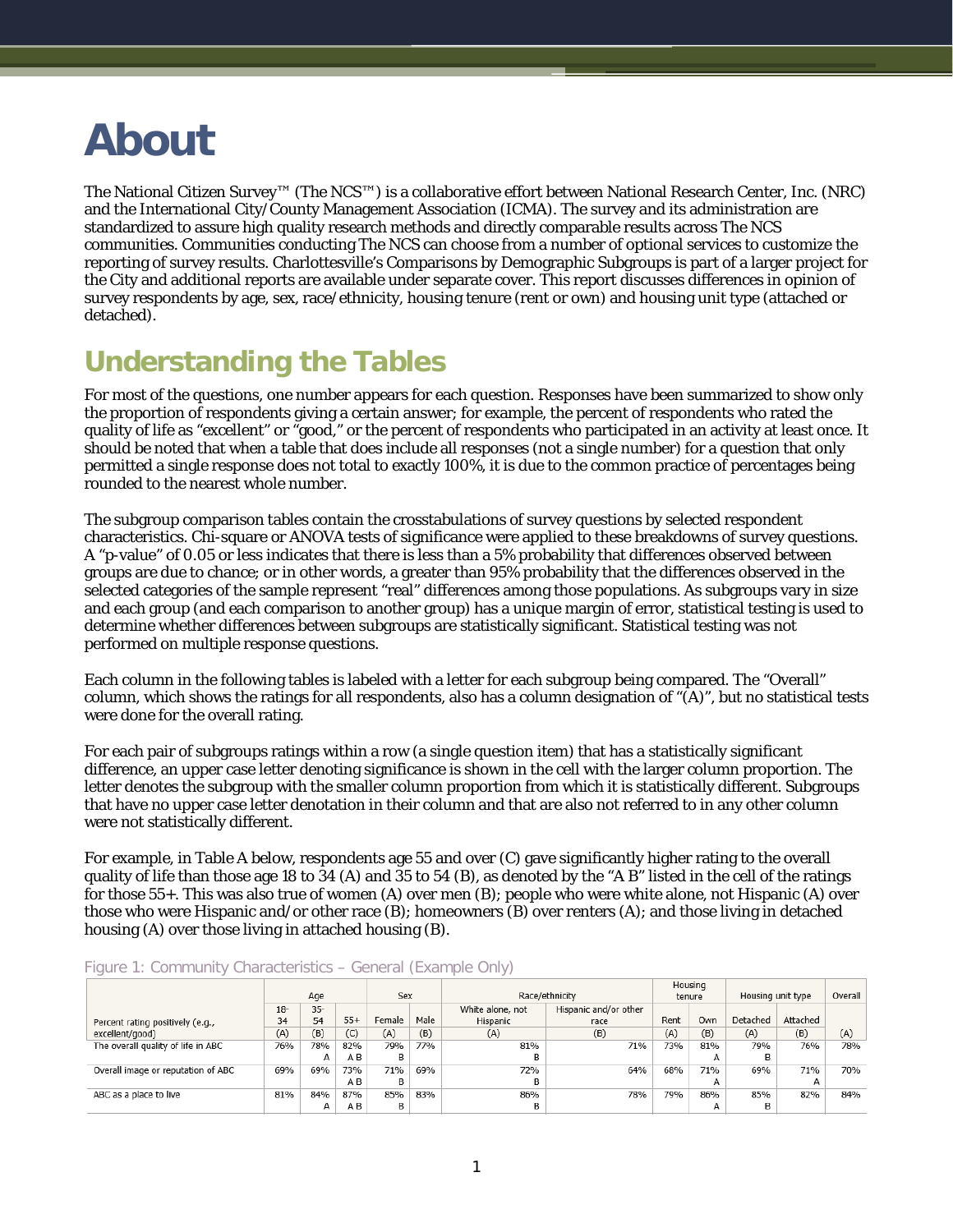# **Findings**

Notable differences between demographic subgroups included the following:

- In Community Characteristics, residents who lived in detached housing gave higher ratings to Safety-related aspects than residents who lived in attached housing and also gave higher ratings to aspects of Community Engagement, including opportunities to participate in social events and activities and opportunities to volunteer. Residents living in detached housing also participated in various activities (such as recycling at home, conserving water or making their homes energy-efficient) at higher rates compared to those in attached housing units.
- Those who lived in attached housing gave more positive marks than their counterparts to aspects of Built Environment such as public places where people want to spend time, variety of housing options and overall quality of new development. Charlottesville residents who rented their homes or who lived in attached housing tended to give higher ratings to aspects of public trust than their counterparts (such as being honest, treating all residents fairly and acting in the best interest of the community). These residents were also more likely to have participated in aspects of Community Engagement.
- Respondents who were white alone, not Hispanic were more likely to give favorable marks to ease of walking in Charlottesville and paths and walking trails than residents who were Hispanic and/or another race. White residents were also more likely than others to positively rate aspects of Economy and Built Environmentrelated services such as sewer services, power utility and utility billing than those who were Hispanic and/or another race.
- Those who owned their homes or lived in detached housing were more likely than others to have recycled at home, conserved water or made efforts to make their homes energy-efficient.
- When evaluating City priorities and the progress Charlottesville is making toward each, as might be expected, priorities varied by demographic subgroups (see [Table 29](#page-15-0) and [Table 30](#page-16-0) for more information).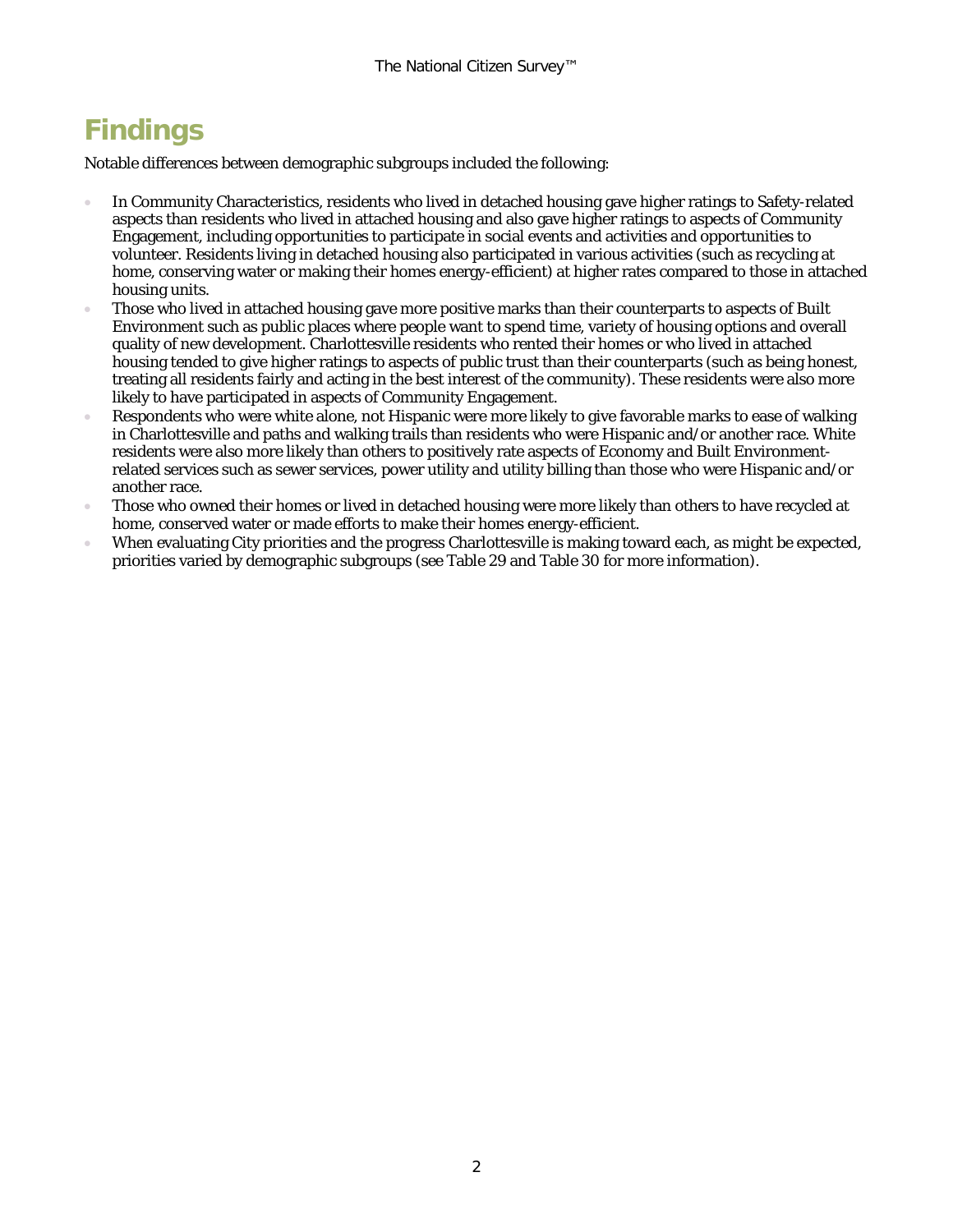# Table 1: Community Characteristics - General

|                                                   |        |       |       |          |      |                  |                       |      | Housing  |                   |          |         |
|---------------------------------------------------|--------|-------|-------|----------|------|------------------|-----------------------|------|----------|-------------------|----------|---------|
|                                                   |        | Age   |       | Sex      |      |                  | Race/ethnicity        |      | tenure   | Housing unit type |          | Overall |
|                                                   | $18 -$ | $35-$ |       |          |      | White alone, not | Hispanic and/or other |      |          |                   |          |         |
| Percent rating positively (e.g.,                  | 34     | 54    | $55+$ | Female   | Male | Hispanic         | race                  | Rent | Own      | Detached          | Attached |         |
| excellent/good)                                   | (A)    | (B)   | (C)   | (A)      | (B)  | (A)              | (B)                   | (A)  | (B)      | (A)               | (B)      | (A)     |
| The overall quality of life in<br>Charlottesville | 81%    | 82%   | 80%   | 83%      | 79%  | 83%              | 78%                   | 77%  | 86%<br>A | 83%               | 79%      | 81%     |
| Overall image or reputation of<br>Charlottesville | 59%    | 56%   | 63%   | 58%      | 62%  | 60%              | 60%                   | 59%  | 59%      | 62%               | 57%      | 59%     |
| Charlottesville as a place to live                | 87%    | 86%   | 88%   | 91%<br>B | 83%  | 90%              | 83%                   | 85%  | 90%      | 90%               | 84%      | 87%     |
| Your neighborhood as a place to live              | 86%    | 83%   | 91%   | 88%      | 85%  | 89%<br>B         | 82%                   | 85%  | 90%      | 89%               | 84%      | 87%     |
| Charlottesville as a place to raise<br>children   | 80%    | 85%   | 86%   | 84%      | 82%  | 85%              | 80%                   | 79%  | 87%      | 86%               | 80%      | 83%     |
| Charlottesville as a place to retire              | 79%    | 73%   | 73%   | 75%      | 76%  | 75%              | 78%                   | 77%  | 74%      | 76%               | 75%      | 75%     |
| Overall appearance of Charlottesville             | 88%    | 87%   | 81%   | 84%      | 88%  | 87%              | 84%                   | 85%  | 87%      | 85%               | 87%      | 86%     |

# Table 2: Community Characteristics - Safety

|                                                  |       |        |       |        |      |                  |                 |      | Housing |                   |          |         |
|--------------------------------------------------|-------|--------|-------|--------|------|------------------|-----------------|------|---------|-------------------|----------|---------|
|                                                  |       | Age    |       | Sex    |      |                  | Race/ethnicity  |      | tenure  | Housing unit type |          | Overall |
|                                                  | $18-$ | $35 -$ |       |        |      | White alone, not | Hispanic and/or |      |         |                   |          |         |
| Percent rating positively (e.g., excellent/good, | 34    | 54     | $55+$ | Female | Male | Hispanic         | other race      | Rent | Own     | <b>Detached</b>   | Attached |         |
| very/somewhat safe)                              | (A)   | (B)    | (C)   | (A)    | (B)  | (A)              | (B)             | (A)  | (B)     | (A)               | (B)      | (A)     |
| Overall feeling of safety in Charlottesville     | 73%   | 82%    | 76%   | 74%    | 79%  | 79%              | 71%             | 73%  | 81%     | 81%               | 71%      | 76%     |
|                                                  |       |        |       |        |      |                  |                 |      |         |                   |          |         |
| In your neighborhood during the day              | 95%   | 90%    | 95%   | 94%    | 94%  | 96%              | 90%             | 93%  | 95%     | 97%               | 91%      | 94%     |
|                                                  |       |        |       |        |      |                  |                 |      |         |                   |          |         |
| In Charlottesville's downtown/commercial area    | 94%   | 87%    | 87%   | 88%    | 93%  | 91%              | 89%             | 90%  | 90%     | 92%               | 88%      | 90%     |
| during the day                                   |       |        |       |        |      |                  |                 |      |         |                   |          |         |

# Table 3: Community Characteristics - Mobility

|                                                                    |        |       |       |        |      |                  |                 |      | Housing |                   |          |         |
|--------------------------------------------------------------------|--------|-------|-------|--------|------|------------------|-----------------|------|---------|-------------------|----------|---------|
|                                                                    |        | Age   |       | Sex    |      |                  | Race/ethnicity  |      | tenure  | Housing unit type |          | Overall |
|                                                                    | $18 -$ | $35-$ |       |        |      | White alone, not | Hispanic and/or |      |         |                   |          |         |
| Percent rating positively (e.g., excellent/good,                   | 34     | 54    | $55+$ | Female | Male | Hispanic         | other race      | Rent | Own     | Detached          | Attached |         |
| very/somewhat safe)                                                | (A)    | (B)   | (C)   | (A)    | (B)  | (A)              | (B)             | (A)  | (B)     | (A)               | (B)      | (A)     |
| Overall ease of getting to the places you usually<br>have to visit | 60%    | 68%   | 70%   | 64%    | 65%  | 66%              | 63%             | 61%  | 68%     | 68%               | 60%      | 64%     |
| Traffic flow on major streets                                      | 25%    | 29%   | 36%   | 26%    | 33%  | 29%              | 29%             | 27%  | 31%     | 30%               | 28%      | 29%     |
| Ease of public parking                                             | 21%    | 25%   | 19%   | 24%    | 18%  | 22%              | 20%             | 19%  | 24%     | 22%               | 21%      | 21%     |
| Ease of travel by car in Charlottesville                           | 54%    | 54%   | 44%   | 54%    | 50%  | 52%              | 53%             | 50%  | 53%     | 51%               | 52%      | 51%     |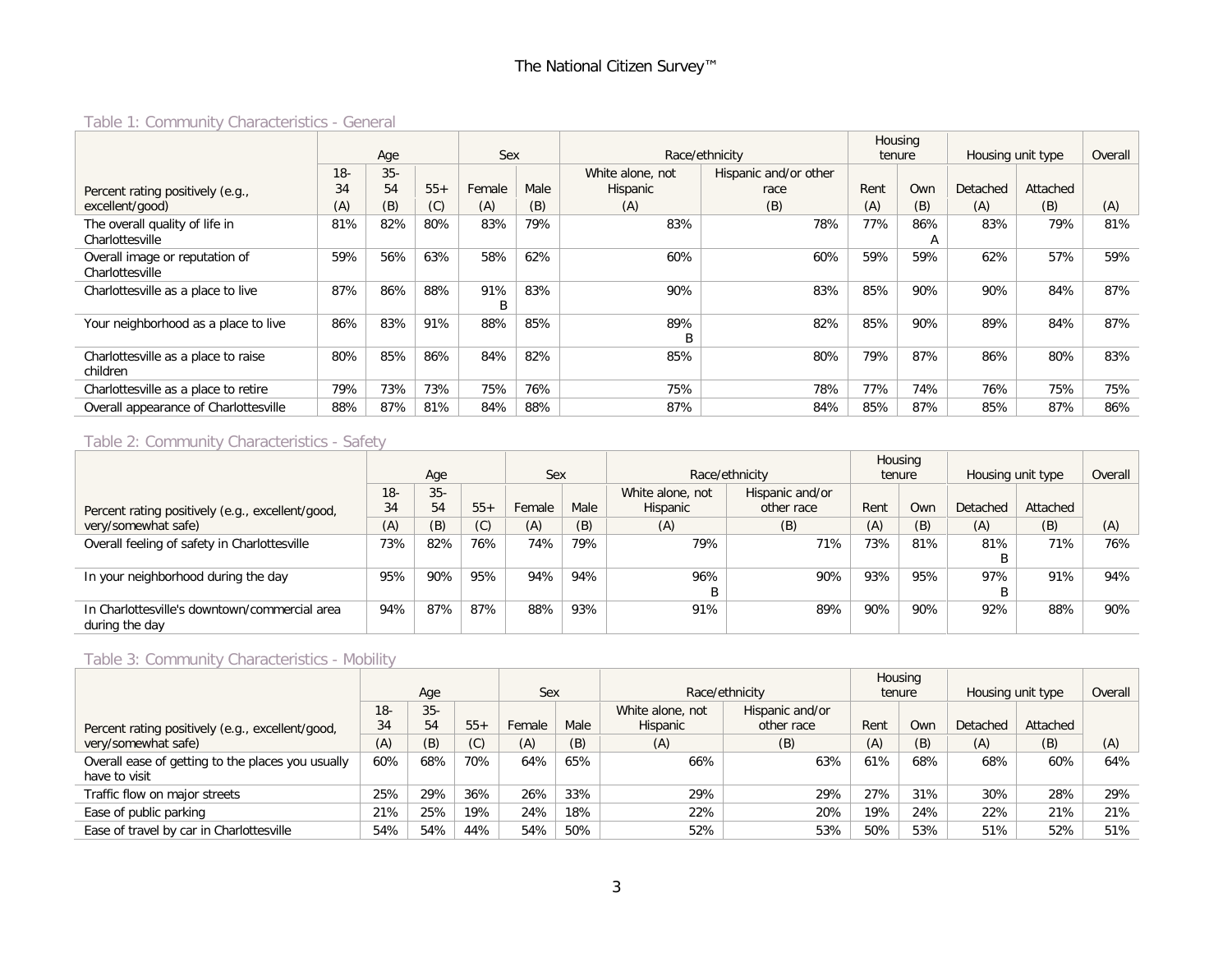|                                                  |       |        |       |            |      |                  |                 |        | Housing |                   |          |         |
|--------------------------------------------------|-------|--------|-------|------------|------|------------------|-----------------|--------|---------|-------------------|----------|---------|
|                                                  |       | Age    |       | <b>Sex</b> |      |                  | Race/ethnicity  | tenure |         | Housing unit type |          | Overall |
|                                                  | $18-$ | $35 -$ |       |            |      | White alone, not | Hispanic and/or |        |         |                   |          |         |
| Percent rating positively (e.g., excellent/good, | 34    | 54     | $55+$ | Female     | Male | Hispanic         | other race      | Rent   | Own     | Detached          | Attached |         |
| very/somewhat safe)                              | (A)   | (B)    | (C)   | (A)        | (B)  | (A)              | (B)             | (A)    | (B)     | (A)               | (B)      | (A)     |
| Ease of travel by public transportation in       | 42%   | 27%    | 43%   | 44%        | 33%  | 37%              | 42%             | 44%    | 27%     | 33%               | 44%      | 39%     |
| Charlottesville                                  |       |        |       |            |      |                  |                 |        |         |                   |          |         |
| Ease of travel by bicycle in Charlottesville     | 35%   | 26%    | 29%   | 31%        | 33%  | 30%              | 36%             | 33%    | 29%     | 23%               | 42%      | 33%     |
|                                                  |       |        |       |            |      |                  |                 |        |         |                   | A        |         |
| Ease of walking in Charlottesville               | 63%   | 55%    | 67%   | 60%        | 64%  | 65%              | 53%             | 62%    | 60%     | 59%               | 65%      | 62%     |
|                                                  |       |        |       |            |      | B                |                 |        |         |                   |          |         |
| Availability of paths and walking trails         | 67%   | 68%    | 65%   | 65%        | 70%  | 71%              | 58%             | 66%    | 67%     | 65%               | 69%      | 67%     |
|                                                  |       |        |       |            |      | B                |                 |        |         |                   |          |         |

#### Table 4: Community Characteristics - Natural Environment

|                                                  |       |       |       |        |      |                  |                 |      | Housing    |                   |          |         |
|--------------------------------------------------|-------|-------|-------|--------|------|------------------|-----------------|------|------------|-------------------|----------|---------|
|                                                  |       | Age   |       | Sex    |      |                  | Race/ethnicity  |      | tenure     | Housing unit type |          | Overall |
|                                                  | $18-$ | $35-$ |       |        |      | White alone, not | Hispanic and/or |      |            |                   |          |         |
| Percent rating positively (e.g., excellent/good, | 34    | 54    | $55+$ | Female | Male | Hispanic         | other race      | Rent | <b>Own</b> | Detached          | Attached |         |
| very/somewhat safe)                              | (A)   | (B)   | (C)   | (A)    | (B)  | (A)              | (B)             | (A)  | (B)        | (A)               | (B)      | (A)     |
| Quality of overall natural environment in        | 89%   | 81%   | 78%   | 87%    | 81%  | 84%              | 86%             | 84%  | 85%        | 83%               | 86%      | 85%     |
| Charlottesville                                  |       |       |       |        |      |                  |                 |      |            |                   |          |         |
| Air quality                                      | 91%   | 87%   | 87%   | 87%    | 91%  | 90%              | 88%             | 89%  | 88%        | 89%               | 89%      | 89%     |
| Cleanliness of Charlottesville                   | 81%   | 79%   | 80%   | 80%    | 81%  | 80%              | 83%             | 80%  | 80%        | 82%               | 78%      | 81%     |

#### Table 5: Community Characteristics - Built Environment

|                                                                                                                              |            |        |       |        |      |              |                 | Housing |        |                   |          |         |
|------------------------------------------------------------------------------------------------------------------------------|------------|--------|-------|--------|------|--------------|-----------------|---------|--------|-------------------|----------|---------|
|                                                                                                                              |            | Age    |       | Sex    |      |              | Race/ethnicity  |         | tenure | Housing unit type |          | Overall |
|                                                                                                                              | $18-$      | $35 -$ |       |        |      | White alone. | Hispanic and/or |         |        |                   |          |         |
| Percent rating positively (e.g., excellent/good,                                                                             | 34         | 54     | $55+$ | Female | Male | not Hispanic | other race      | Rent    | Own    | Detached          | Attached |         |
| very/somewhat safe)                                                                                                          | (A)        | (B)    | (C)   | (A)    | (B)  | (A)          | (B)             | (A)     | (B)    | (A)               | (B)      | (A)     |
| Overall "built environment" of Charlottesville (including<br>overall design, buildings, parks and transportation<br>systems) | 57%        | 60%    | 55%   | 53%    | 62%  | 58%          | 56%             | 58%     | 55%    | 54%               | 61%      | 57%     |
| Public places where people want to spend time                                                                                | 77%        | 77%    | 70%   | 74%    | 77%  | 80%<br>B     | 67%             | 75%     | 75%    | 71%               | 80%<br>A | 75%     |
| Variety of housing options                                                                                                   | 36%        | 28%    | 22%   | 27%    | 34%  | 30%          | 34%             | 33%     | 28%    | 26%               | 37%<br>A | 30%     |
| Availability of affordable quality housing                                                                                   | 18%        | 20%    | 18%   | 16%    | 20%  | 16%          | 23%             | 19%     | 17%    | 17%               | 20%      | 18%     |
| Overall quality of new development in Charlottesville                                                                        | 58%<br>B C | 44%    | 43%   | 51%    | 50%  | 52%          | 47%             | 52%     | 48%    | 43%               | 59%<br>A | 51%     |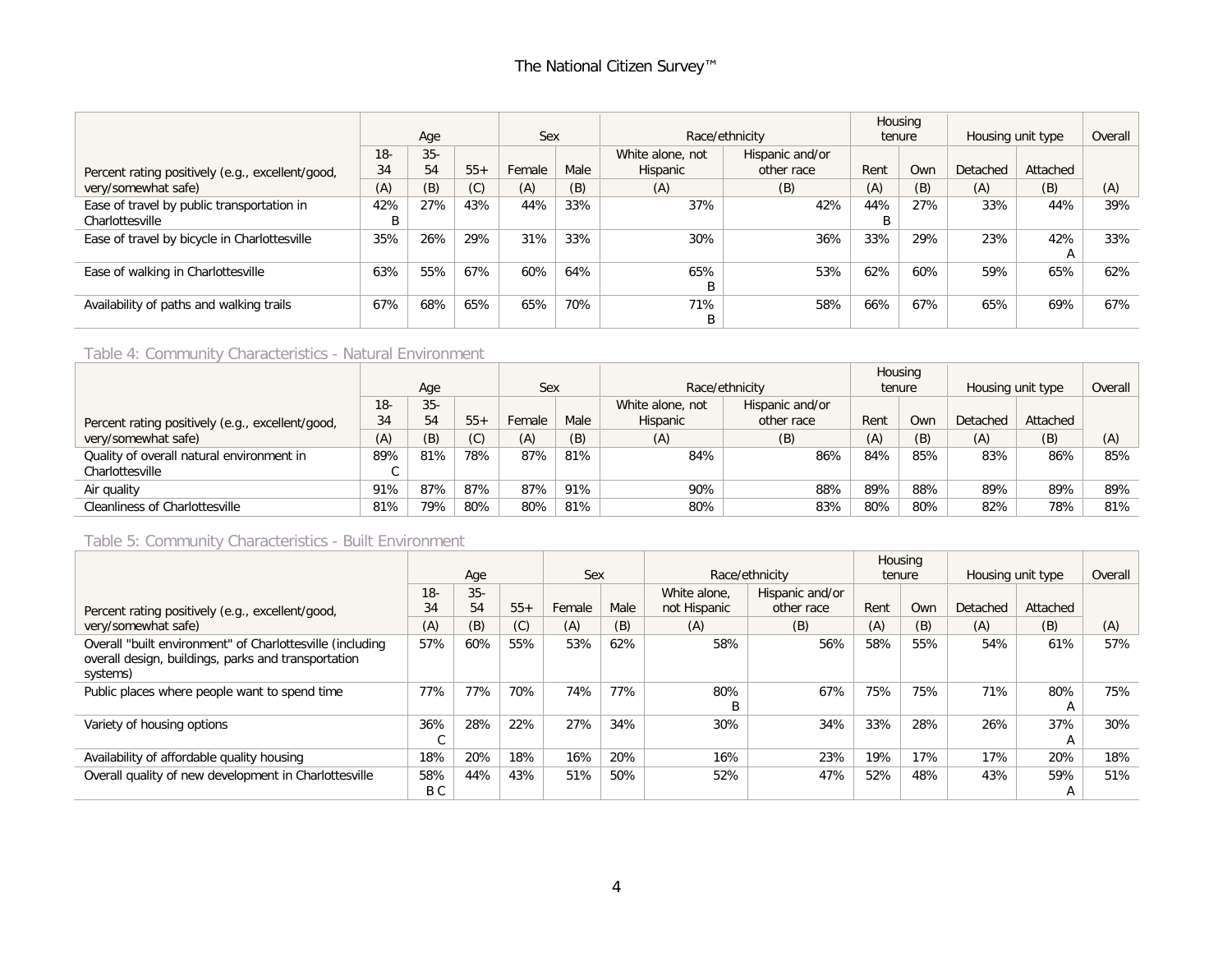# Table 6: Community Characteristics - Economy

|                                                  |       |        |       |        |      |                  |                 |      | Housing |                   |          |         |
|--------------------------------------------------|-------|--------|-------|--------|------|------------------|-----------------|------|---------|-------------------|----------|---------|
|                                                  |       | Age    |       | Sex    |      |                  | Race/ethnicity  |      | tenure  | Housing unit type |          | Overall |
|                                                  | $18-$ | $35 -$ |       |        |      | White alone, not | Hispanic and/or |      |         |                   |          |         |
| Percent rating positively (e.g., excellent/good, | 34    | 54     | $55+$ | Female | Male | Hispanic         | other race      | Rent | Own     | Detached          | Attached |         |
| very/somewhat safe)                              | (A)   | (B)    | (C)   | (A)    | (B)  | (A)              | (B)             | (A)  | (B)     | (A)               | (B)      | (A)     |
| Overall economic health of Charlottesville       | 64%   | 69%    | 69%   | 63%    | 70%  | 71%              | 59%             | 64%  | 70%     | 66%               | 67%      | 67%     |
|                                                  |       |        |       |        |      | R                |                 |      |         |                   |          |         |
| Charlottesville as a place to work               | 65%   | 71%    | 73%   | 69%    | 67%  | 72%              | 62%             | 65%  | 73%     | 70%               | 66%      | 69%     |
| Charlottesville as a place to visit              | 91%   | 90%    | 91%   | 92%    | 88%  | 91%              | 88%             | 89%  | 91%     | 91%               | 89%      | 90%     |
| <b>Employment opportunities</b>                  | 55%   | 59%    | 58%   | 57%    | 56%  | 62%              | 46%             | 51%  | 63%     | 56%               | 57%      | 56%     |
|                                                  |       |        |       |        |      | B                |                 |      | А       |                   |          |         |
| Shopping opportunities                           | 69%   | 68%    | 69%   | 71%    | 65%  | 71%              | 61%             | 68%  | 70%     | 71%               | 65%      | 69%     |
|                                                  |       |        |       |        |      | B                |                 |      |         |                   |          |         |
| Cost of living in Charlottesville                | 19%   | 28%    | 21%   | 20%    | 24%  | 20%              | 26%             | 20%  | 24%     | 25%               | 19%      | 22%     |
| Overall quality of business and service          | 82%   | 81%    | 64%   | 80%    | 74%  | 84%              | 62%             | 74%  | 83%     | 81%               | 73%      | 78%     |
| establishments in Charlottesville                | U     | C      |       |        |      | B                |                 |      | A       |                   |          |         |
| Vibrant downtown/commercial area                 | 79%   | 82%    | 66%   | 78%    | 75%  | 81%              | 67%             | 75%  | 80%     | 80%               | 74%      | 77%     |
|                                                  | ◡     | U      |       |        |      | B                |                 |      |         |                   |          |         |

#### Table 7: Community Characteristics - Recreation and Wellness

|                                                                                 |             | Age          |          | Sex    |      |                              | Race/ethnicity                |      | Housing<br>tenure | Housing unit type |          | Overall |
|---------------------------------------------------------------------------------|-------------|--------------|----------|--------|------|------------------------------|-------------------------------|------|-------------------|-------------------|----------|---------|
| Percent rating positively (e.g., excellent/good,                                | $18-$<br>34 | $35 -$<br>54 | $55+$    | Female | Male | White alone, not<br>Hispanic | Hispanic and/or<br>other race | Rent | Own               | Detached          | Attached |         |
| very/somewhat safe)                                                             | (A)         | (B)          | (C)      | (A)    | (B)  | (A)                          | (B)                           | (A)  | (B)               | (A)               | (B)      | (A)     |
| Health and wellness opportunities in<br>Charlottesville                         | 85%         | 82%          | 84%      | 80%    | 87%  | 86%                          | 80%                           | 81%  | 87%               | 85%               | 82%      | 84%     |
| Fitness opportunities (including exercise classes<br>and paths or trails, etc.) | 82%         | 86%          | 82%      | 84%    | 82%  | 84%                          | 82%                           | 81%  | 86%               | 88%<br>B          | 78%      | 83%     |
| Recreational opportunities                                                      | 87%         | 85%          | 79%      | 84%    | 85%  | 88%<br>R                     | 78%                           | 84%  | 86%               | 89%<br>B          | 80%      | 85%     |
| Availability of affordable quality food                                         | 61%         | 63%          | 75%<br>А | 64%    | 64%  | 64%                          | 65%                           | 61%  | 70%               | 68%               | 60%      | 64%     |
| Availability of affordable quality health care                                  | 60%         | 57%          | 69%      | 58%    | 64%  | 61%                          | 61%                           | 61%  | 61%               | 58%               | 64%      | 61%     |
| Availability of preventive health services                                      | 66%         | 69%          | 72%      | 66%    | 70%  | 70%                          | 65%                           | 67%  | 69%               | 67%               | 69%      | 68%     |
| Availability of affordable quality mental health<br>care                        | 42%         | 50%          | 44%      | 43%    | 46%  | 46%                          | 43%                           | 47%  | 38%               | 43%               | 44%      | 44%     |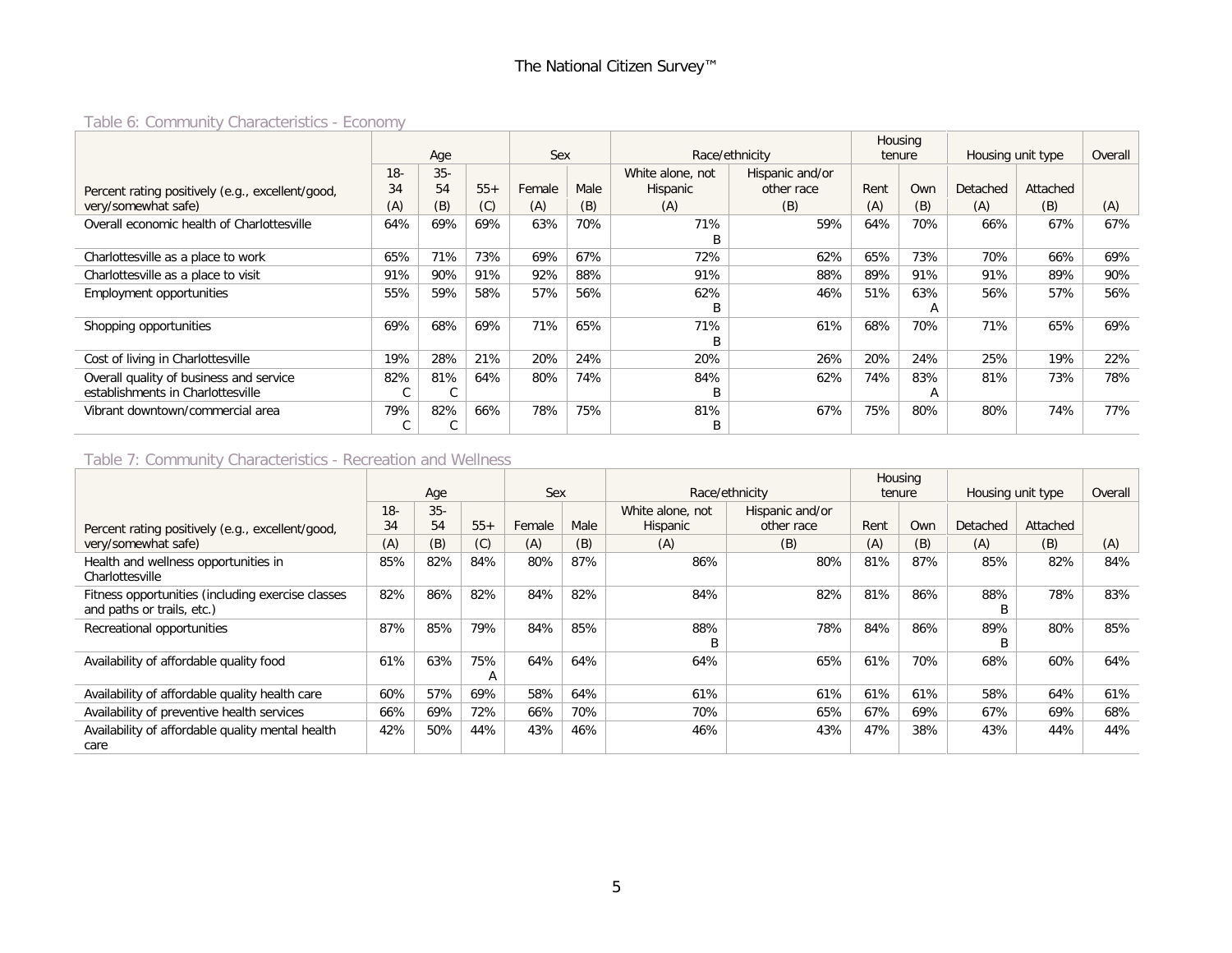# Table 8: Community Characteristics - Education and Enrichment

|                                                  |        | Age    |              | Sex    |      | Race/ethnicity   |                 | Housing<br>tenure |     | Housing unit type |          | Overall |
|--------------------------------------------------|--------|--------|--------------|--------|------|------------------|-----------------|-------------------|-----|-------------------|----------|---------|
|                                                  | $18 -$ | $35 -$ |              |        |      | White alone, not | Hispanic and/or |                   |     |                   |          |         |
| Percent rating positively (e.g., excellent/good, | 34     | 54     | $55+$        | Female | Male | Hispanic         | other race      | Rent              | Own | Detached          | Attached |         |
| very/somewhat safe)                              | (A)    | (B)    | (C)          | (A)    | (B)  | (A)              | (B)             | (A)               | (B) | (A)               | (B)      | (A)     |
| Overall opportunities for education and          | 79%    | 86%    | 84%          | 86%    | 77%  | 82%              | 82%             | 77%               | 89% | 81%               | 83%      | 83%     |
| enrichment                                       |        |        |              | B      |      |                  |                 |                   | А   |                   |          |         |
| Availability of affordable quality child         | 28%    | 38%    | 49%          | 39%    | 37%  | 35%              | 46%             | 35%               | 40% | 35%               | 43%      | 38%     |
| care/preschool                                   |        |        | $\mathsf{A}$ |        |      |                  |                 |                   |     |                   |          |         |
| K-12 education                                   | 64%    | 82%    | 71%          | 74%    | 72%  | 76%              | 69%             | 63%               | 80% | 75%               | 68%      | 73%     |
|                                                  |        |        |              |        |      |                  |                 |                   | А   |                   |          |         |
| Adult educational opportunities                  | 73%    | 83%    | 77%          | 80%    | 71%  | 80%              | 72%             | 71%               | 83% | 82%               | 70%      | 77%     |
|                                                  |        |        |              |        |      |                  |                 |                   | A   | B                 |          |         |
| Opportunities to attend cultural/arts/music      | 85%    | 92%    | 81%          | 86%    | 86%  | 91%              | 75%             | 81%               | 93% | 90%               | 81%      | 86%     |
| activities                                       |        |        |              |        |      | B                |                 |                   | A   | B                 |          |         |

#### Table 9: Community Characteristics - Community Engagement

|                                                   |        |       |       |        |      |                  |                 |      | Housing |                   |          |         |
|---------------------------------------------------|--------|-------|-------|--------|------|------------------|-----------------|------|---------|-------------------|----------|---------|
|                                                   |        | Age   |       | Sex    |      |                  | Race/ethnicity  |      | tenure  | Housing unit type |          | Overall |
|                                                   | $18 -$ | $35-$ |       |        |      | White alone, not | Hispanic and/or |      |         |                   |          |         |
| Percent rating positively (e.g., excellent/good,  | 34     | 54    | $55+$ | Female | Male | Hispanic         | other race      | Rent | Own     | Detached          | Attached |         |
| very/somewhat safe)                               | (A)    | (B)   | (C)   | (A)    | (B)  | (A)              | (B)             | (A)  | (B)     | (A)               | (B)      | (A)     |
| Opportunities to participate in social events and | 79%    | 83%   | 74%   | 82%    | 74%  | 83%              | 70%             | 76%  | 83%     | 83%               | 74%      | 79%     |
| activities                                        |        |       |       | B      |      | В                |                 |      |         | B                 |          |         |
| Opportunities to volunteer                        | 81%    | 86%   | 87%   | 85%    | 83%  | 86%              | 80%             | 78%  | 91%     | 90%               | 77%      | 84%     |
|                                                   |        |       |       |        |      |                  |                 |      | A       | B                 |          |         |
| Opportunities to participate in community matters | 77%    | 79%   | 75%   | 80%    | 72%  | 80%              | 73%             | 76%  | 78%     | 80%               | 73%      | 77%     |
| Openness and acceptance of the community toward   | 53%    | 59%   | 55%   | 51%    | 58%  | 53%              | 59%             | 56%  | 54%     | 58%               | 52%      | 55%     |
| people of diverse backgrounds                     |        |       |       |        |      |                  |                 |      |         |                   |          |         |
| Neighborliness of residents in Charlottesville    | 63%    | 69%   | 65%   | 67%    | 63%  | 68%              | 59%             | 61%  | 69%     | 72%               | 56%      | 64%     |
|                                                   |        |       |       |        |      |                  |                 |      |         | В                 |          |         |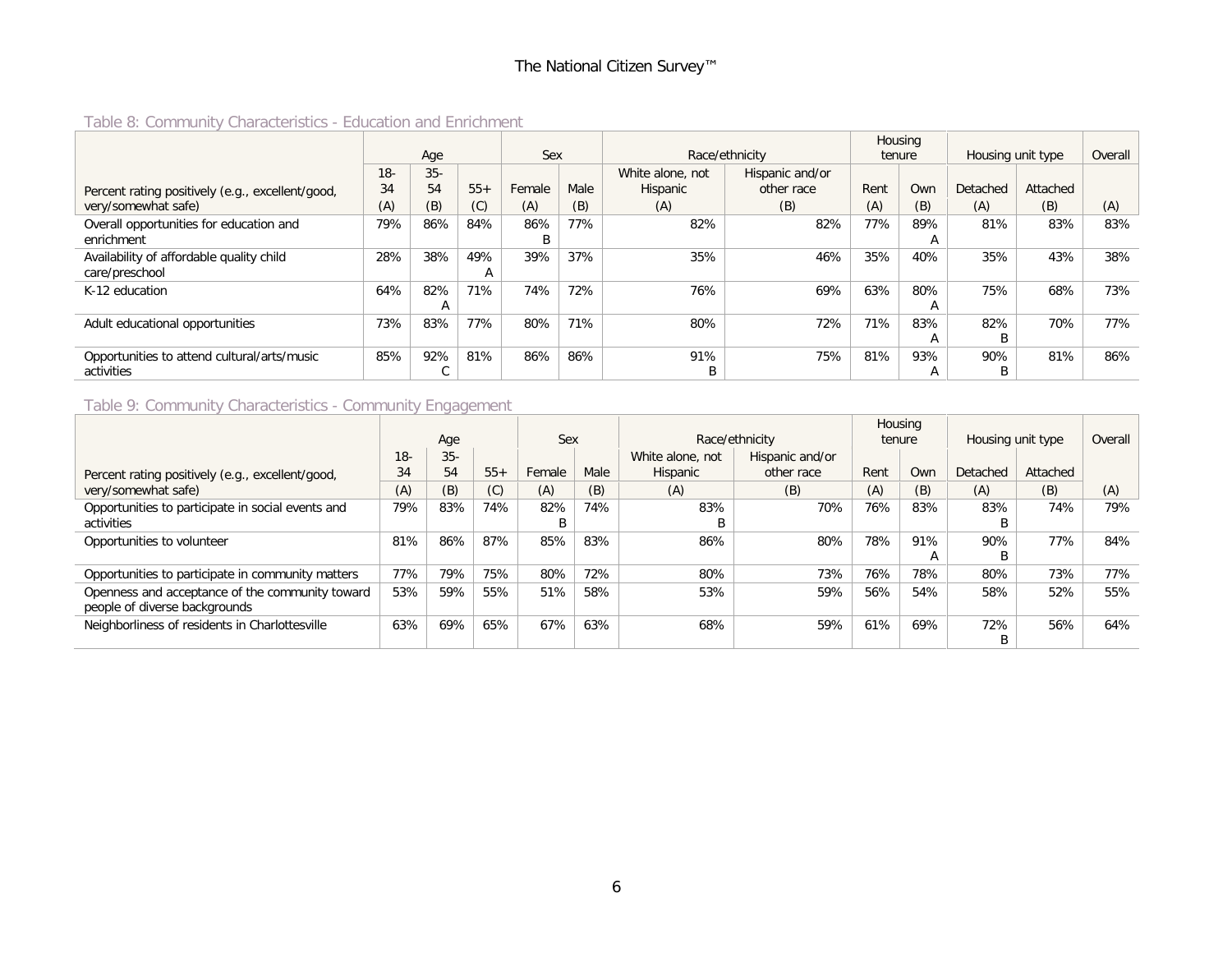#### Table 10: Governance - General

|                                                       | Age            |        |       |        |      |                  |                 | Housing |     |                   |          |         |
|-------------------------------------------------------|----------------|--------|-------|--------|------|------------------|-----------------|---------|-----|-------------------|----------|---------|
|                                                       |                |        |       | Sex    |      |                  | Race/ethnicity  | tenure  |     | Housing unit type |          | Overall |
|                                                       | $18 -$         | $35 -$ |       |        |      | White alone, not | Hispanic and/or |         |     |                   |          |         |
|                                                       | 34             | 54     | $55+$ | Female | Male | Hispanic         | other race      | Rent    | Own | Detached          | Attached |         |
| Percent rating positively (e.g., excellent/good)      | (A)            | (B)    | (C)   | (A)    | (B)  | (A)              | (B)             | (A)     | (B) | (A)               | (B)      | (A)     |
| The City of Charlottesville                           | 71%            | 76%    | 78%   | 75%    | 75%  | 77%              | 70%             | 73%     | 75% | 77%               | 71%      | 74%     |
| The value of services for the taxes paid to           | 59%            | 57%    | 57%   | 59%    | 57%  | 58%              | 57%             | 58%     | 57% | 63%               | 50%      | 57%     |
| Charlottesville                                       |                |        |       |        |      |                  |                 |         |     | B                 |          |         |
| The overall direction that Charlottesville is taking  | 61%            | 43%    | 44%   | 55%    | 49%  | 52%              | 54%             | 58%     | 44% | 49%               | 55%      | 52%     |
|                                                       | B C            |        |       |        |      |                  |                 | B       |     |                   |          |         |
| The job Charlottesville government does at            | 51%            | 51%    | 47%   | 54%    | 47%  | 50%              | 52%             | 53%     | 46% | 44%               | 58%      | 50%     |
| welcoming citizen involvement                         |                |        |       |        |      |                  |                 |         |     |                   | A        |         |
| Overall confidence in Charlottesville government      | 56%            | 39%    | 35%   | 51%    | 43%  | 45%              | 53%             | 54%     | 37% | 42%               | 52%      | 47%     |
|                                                       | B <sub>C</sub> |        |       |        |      |                  |                 | B       |     |                   |          |         |
| Generally acting in the best interest of the          | 53%            | 45%    | 35%   | 47%    | 47%  | 48%              | 44%             | 53%     | 38% | 39%               | 55%      | 46%     |
| community                                             |                |        |       |        |      |                  |                 | B       |     |                   | A        |         |
| Being honest                                          | 50%            | 45%    | 33%   | 44%    | 48%  | 46%              | 43%             | 51%     | 38% | 37%               | 54%      | 45%     |
|                                                       |                |        |       |        |      |                  |                 | B       |     |                   | A        |         |
| Treating all residents fairly                         | 44%            | 35%    | 30%   | 38%    | 40%  | 42%              | 30%             | 44%     | 32% | 33%               | 45%      | 39%     |
|                                                       | C              |        |       |        |      |                  |                 | B       |     |                   | А        |         |
| Overall customer service by Charlottesville employees | 72%            | 73%    | 74%   | 74%    | 74%  | 76%              | 69%             | 73%     | 72% | 73%               | 73%      | 73%     |
| (police, receptionists, planners, etc.)               |                |        |       |        |      |                  |                 |         |     |                   |          |         |
| The Federal Government                                | 31%            | 40%    | 58%   | 37%    | 43%  | 39%              | 42%             | 39%     | 40% | 45%               | 33%      | 40%     |
|                                                       |                |        | A B   |        |      |                  |                 |         |     | B                 |          |         |

#### Table 11: Governance - Safety

|                                                  |        |                |              |        |      |              |                 |      | Housing |                   |          |         |
|--------------------------------------------------|--------|----------------|--------------|--------|------|--------------|-----------------|------|---------|-------------------|----------|---------|
|                                                  |        | Age            |              | Sex    |      |              | Race/ethnicity  |      | tenure  | Housing unit type |          | Overall |
|                                                  | $18 -$ | $35-$          |              |        |      | White alone. | Hispanic and/or |      |         |                   |          |         |
|                                                  | 34     | 54             | $55+$        | Female | Male | not Hispanic | other race      | Rent | Own     | Detached          | Attached |         |
| Percent rating positively (e.g., excellent/good) | (A)    | (B)            | (C)          | (A)    | (B)  | (A)          | (B)             | (A)  | (B)     | (A)               | (B)      | (A)     |
| Police/Sheriff services                          | 62%    | 61%            | 80%          | 63%    | 70%  | 71%          | 57%             | 67%  | 64%     | 63%               | 70%      | 66%     |
|                                                  |        |                | A B          |        |      | B            |                 |      |         |                   |          |         |
| Fire services                                    | 85%    | 92%            | 98%          | 89%    | 92%  | 92%          | 88%             | 87%  | 95%     | 92%               | 89%      | 91%     |
|                                                  |        |                | А            |        |      |              |                 |      | А       |                   |          |         |
| Ambulance or emergency medical services          | 90%    | 98%            | 97%          | 95%    | 92%  | 95%          | 94%             | 93%  | 94%     | 92%               | 95%      | 94%     |
|                                                  |        | $\overline{A}$ | $\mathsf{A}$ |        |      |              |                 |      |         |                   |          |         |
| Crime prevention                                 | 61%    | 62%            | 68%          | 59%    | 69%  | 61%          | 69%             | 64%  | 61%     | 63%               | 63%      | 63%     |
| Fire prevention and education                    | 66%    | 90%            | 92%          | 74%    | 88%  | 82%          | 79%             | 76%  | 84%     | 80%               | 79%      | 80%     |
|                                                  |        | A              | A            |        | A    |              |                 |      |         |                   |          |         |
| Animal control                                   | 85%    | 70%            | 67%          | 77%    | 74%  | 76%          | 77%             | 82%  | 68%     | 72%               | 81%      | 75%     |
|                                                  | B C    |                |              |        |      |              |                 | B    |         |                   |          |         |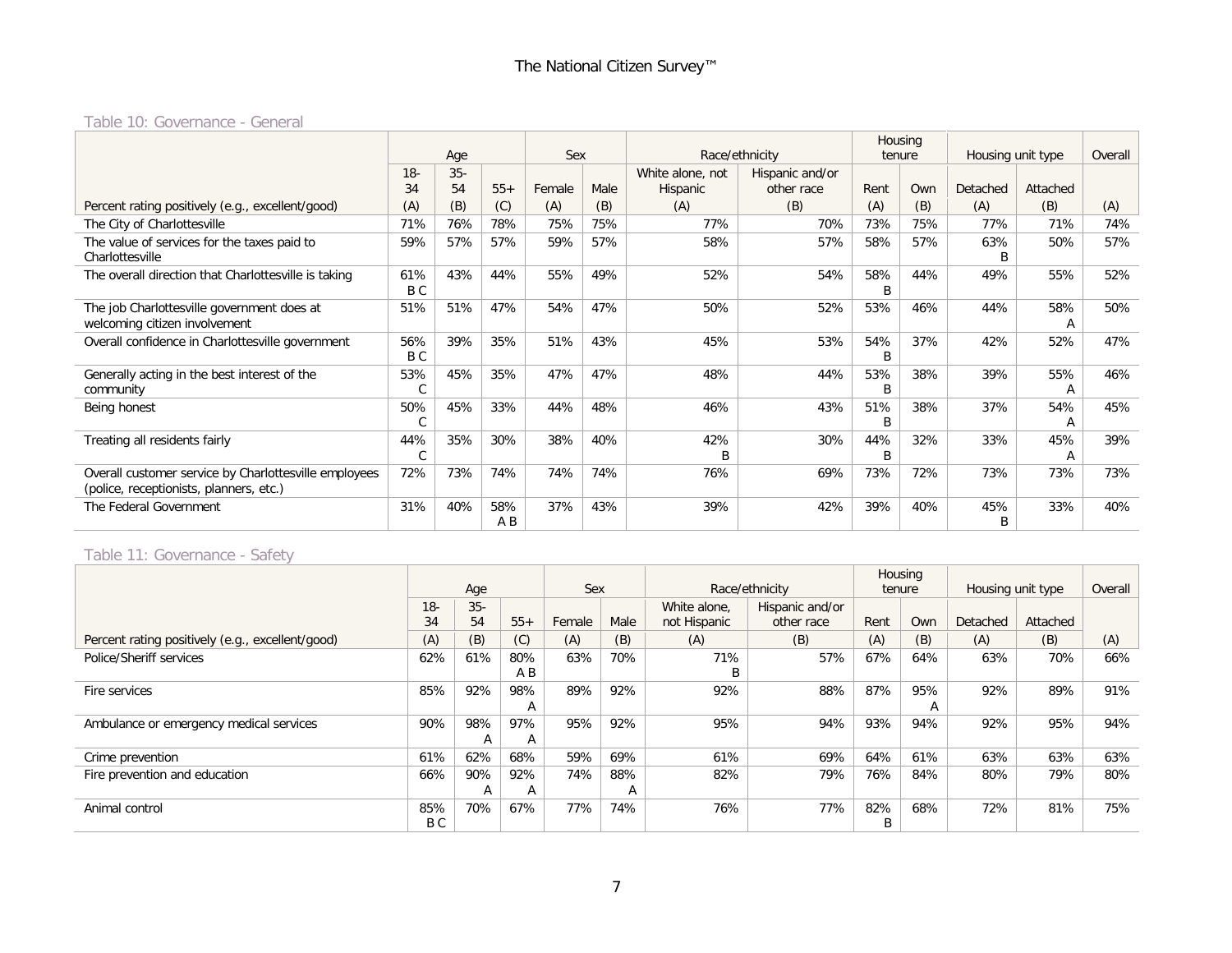# The National Citizen Survey™

|                                                    |        |        |       |        |      |              |                 |        | Housing |                   |          |         |
|----------------------------------------------------|--------|--------|-------|--------|------|--------------|-----------------|--------|---------|-------------------|----------|---------|
|                                                    |        | Age    |       |        | Sex  |              | Race/ethnicity  | tenure |         | Housing unit type |          | Overall |
|                                                    | $18 -$ | $35 -$ |       |        |      | White alone, | Hispanic and/or |        |         |                   |          |         |
|                                                    | 34     | 54     | $55+$ | Female | Male | not Hispanic | other race      | Rent   | Own     | Detached          | Attached |         |
| Percent rating positively (e.g., excellent/good)   | (A)    | (B)    | (C)   | (A)    | (B)  | (A)          | (B)             | (A)    | (B)     | (A)               | (B)      | (A)     |
| Emergency preparedness (services that prepare the  | 56%    | 58%    | 61%   | 59%    | 57%  | 63%          | 49%             | 58%    | 57%     | 57%               | 57%      | 57%     |
| community for natural disasters or other emergency |        |        |       |        |      | B            |                 |        |         |                   |          |         |
| situations)                                        |        |        |       |        |      |              |                 |        |         |                   |          |         |

# Table 12: Governance - Mobility

|                                  |          |          |          |          |      |                  |                       |      | Housing |                   |          |         |
|----------------------------------|----------|----------|----------|----------|------|------------------|-----------------------|------|---------|-------------------|----------|---------|
|                                  |          | Age      |          | Sex      |      |                  | Race/ethnicity        |      | tenure  | Housing unit type |          | Overall |
|                                  | $18 -$   | $35 -$   |          |          |      | White alone, not | Hispanic and/or other |      |         |                   |          |         |
| Percent rating positively (e.g., | 34       | 54       | $55+$    | Female   | Male | Hispanic         | race                  | Rent | Own     | Detached          | Attached |         |
| excellent/good)                  | (A)      | (B)      | (C)      | (A)      | (B)  | (A)              | (B)                   | (A)  | (B)     | (A)               | (B)      | (A)     |
| Traffic enforcement              | 55%      | 57%      | 57%      | 54%      | 60%  | 59%              | 51%                   | 57%  | 54%     | 52%               | 60%      | 56%     |
| Street repair                    | 47%      | 57%      | 46%      | 50%      | 51%  | 51%              | 48%                   | 50%  | 49%     | 48%               | 50%      | 49%     |
| Street cleaning                  | 69%<br>U | 68%      | 54%      | 66%      | 65%  | 65%              | 66%                   | 67%  | 62%     | 63%               | 67%      | 65%     |
| Street lighting                  | 43%      | 52%      | 60%<br>A | 50%      | 48%  | 50%              | 48%                   | 47%  | 50%     | 50%               | 47%      | 48%     |
| Snow removal                     | 56%      | 72%<br>A | 65%      | 60%      | 66%  | 63%              | 65%                   | 61%  | 64%     | 62%               | 62%      | 62%     |
| Sidewalk maintenance             | 49%      | 47%      | 51%      | 48%      | 52%  | 47%              | 55%                   | 51%  | 46%     | 42%               | 57%<br>A | 49%     |
| Traffic signal timing            | 48%      | 43%      | 47%      | 50%      | 43%  | 46%              | 50%                   | 50%  | 40%     | 40%               | 53%<br>А | 46%     |
| Bus or transit services          | 53%      | 50%      | 65%      | 61%<br>B | 47%  | 55%              | 55%                   | 59%  | 48%     | 50%               | 59%      | 55%     |

#### Table 13: Governance - Natural Environment

|                                                  |        |        |              |        |      |                  |                 |      | Housing |                   |          |         |
|--------------------------------------------------|--------|--------|--------------|--------|------|------------------|-----------------|------|---------|-------------------|----------|---------|
|                                                  |        | Age    |              | Sex    |      |                  | Race/ethnicity  |      | tenure  | Housing unit type |          | Overall |
|                                                  | $18 -$ | $35 -$ |              |        |      | White alone, not | Hispanic and/or |      |         |                   |          |         |
|                                                  | 34     | 54     | $55+$        | Female | Male | Hispanic         | other race      | Rent | Own     | Detached          | Attached |         |
| Percent rating positively (e.g., excellent/good) | (A)    | (B)    | (C)          | (A)    | (B)  | (A)              | (B)             | (A)  | (B)     | (A)               | (B)      | (A)     |
| Garbage collection                               | 79%    | 81%    | 86%          | 82%    | 81%  | 85%              | 74%             | 79%  | 84%     | 80%               | 83%      | 81%     |
|                                                  |        |        |              |        |      |                  |                 |      |         |                   |          |         |
| Recycling                                        | 66%    | 75%    | 85%          | 70%    | 77%  | 75%              | 67%             | 67%  | 80%     | 80%               | 62%      | 72%     |
|                                                  |        |        | $\mathsf{A}$ |        |      |                  |                 |      | A       |                   |          |         |
| Yard waste pick-up                               | 57%    | 82%    | 77%          | 69%    | 75%  | 72%              | 71%             | 64%  | 77%     | 75%               | 65%      | 72%     |
|                                                  |        | A      |              |        |      |                  |                 |      | A       |                   |          |         |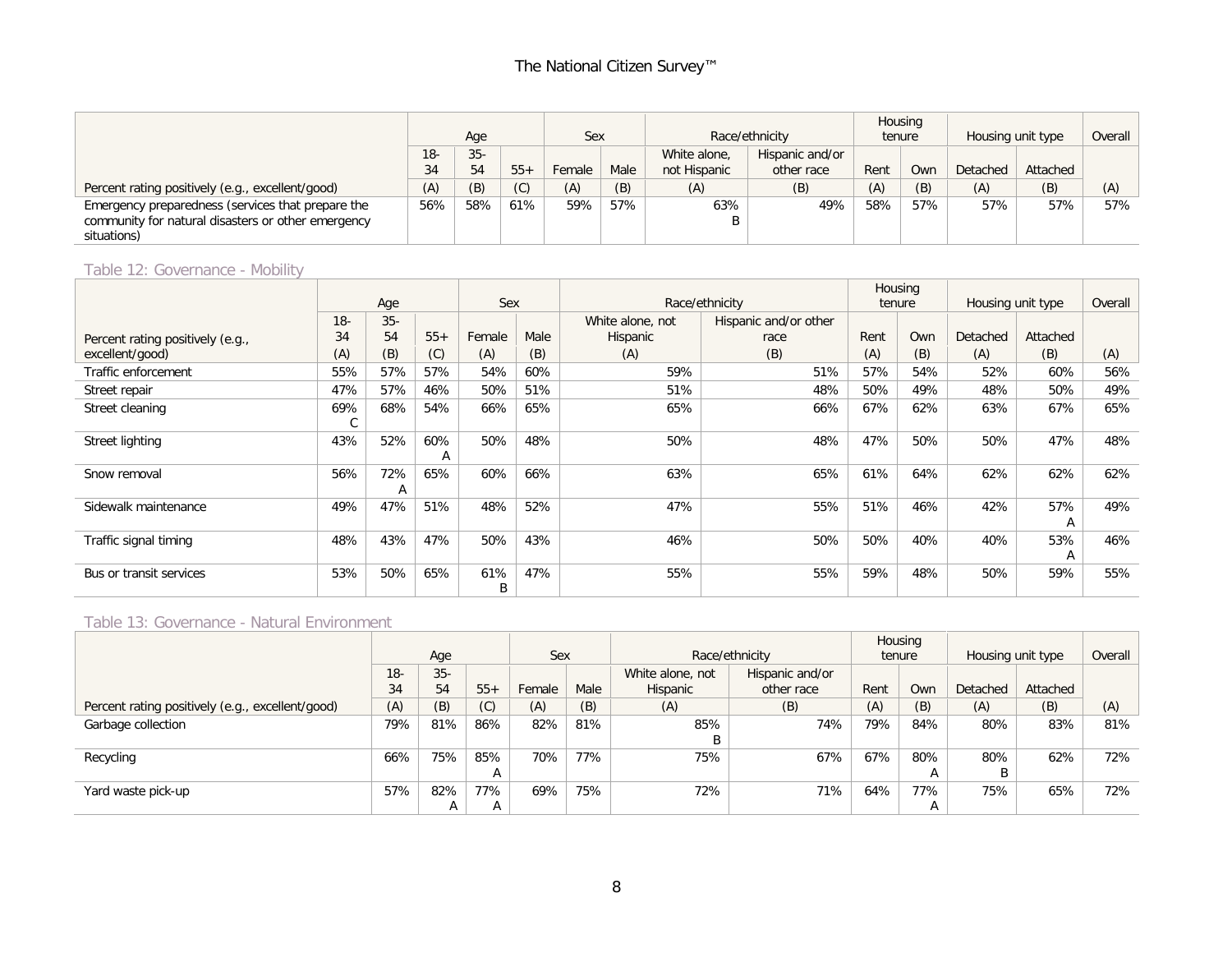# The National Citizen Survey™

|                                                                               |        |        |       |        |      |                  |                 |      | Housing |                   |          |         |
|-------------------------------------------------------------------------------|--------|--------|-------|--------|------|------------------|-----------------|------|---------|-------------------|----------|---------|
|                                                                               |        | Age    |       | Sex    |      |                  | Race/ethnicity  |      | tenure  | Housing unit type |          | Overall |
|                                                                               | $18 -$ | $35 -$ |       |        |      | White alone, not | Hispanic and/or |      |         |                   |          |         |
|                                                                               | 34     | 54     | $55+$ | Female | Male | Hispanic         | other race      | Rent | Own     | Detached          | Attached |         |
| Percent rating positively (e.g., excellent/good)                              | (A)    | (B)    | (C)   | (A)    | (B)  | (A)              | (B)             | (A)  | (B)     | (A)               | (B)      | (A)     |
| Drinking water                                                                | 62%    | 79%    | 81%   | 66%    | 78%  | 75%              | 62%             | 68%  | 75%     | 75%               | 66%      | 71%     |
|                                                                               |        | A      | A     |        |      |                  |                 |      |         |                   |          |         |
| Preservation of natural areas such as open space,<br>farmlands and greenbelts | 50%    | 56%    | 51%   | 53%    | 50%  | 52%              | 52%             | 53%  | 49%     | 50%               | 54%      | 52%     |

#### Table 14: Governance - Built Environment

|                                    |       |       |              |        |      |                  |                       |      | Housing |                   |          |         |
|------------------------------------|-------|-------|--------------|--------|------|------------------|-----------------------|------|---------|-------------------|----------|---------|
|                                    |       | Age   |              | Sex    |      |                  | Race/ethnicity        |      | tenure  | Housing unit type |          | Overall |
|                                    | $18-$ | $35-$ |              |        |      | White alone, not | Hispanic and/or other |      |         |                   |          |         |
| Percent rating positively (e.g.,   | 34    | 54    | $55+$        | Female | Male | Hispanic         | race                  | Rent | Own     | Detached          | Attached |         |
| excellent/good)                    | (A)   | (B)   | (C)          | (A)    | (B)  | (A)              | (B)                   | (A)  | (B)     | (A)               | (B)      | (A)     |
| Storm drainage                     | 45%   | 58%   | 59%          | 51%    | 52%  | 50%              | 56%                   | 50%  | 53%     | 48%               | 55%      | 51%     |
|                                    |       |       | A            |        |      |                  |                       |      |         |                   |          |         |
| Sewer services                     | 77%   | 81%   | 81%          | 74%    | 86%  | 86%              | 66%                   | 78%  | 80%     | 79%               | 80%      | 80%     |
|                                    |       |       |              |        | A    | B                |                       |      |         |                   |          |         |
| Power (gas) utility                | 78%   | 89%   | 82%          | 77%    | 89%  | 87%              | 73%                   | 78%  | 86%     | 85%               | 78%      | 82%     |
|                                    |       | A     |              |        | A    | B                |                       |      |         |                   |          |         |
| Utility billing                    | 71%   | 86%   | 82%          | 77%    | 78%  | 81%              | 71%                   | 71%  | 86%     | 86%               | 66%      | 78%     |
|                                    |       | A     | $\mathsf{A}$ |        |      | B                |                       |      | A       | В                 |          |         |
| Land use, planning and zoning      | 36%   | 37%   | 36%          | 38%    | 35%  | 35%              | 39%                   | 40%  | 31%     | 31%               | 45%      | 36%     |
|                                    |       |       |              |        |      |                  |                       |      |         |                   | А        |         |
| Code enforcement (weeds, abandoned | 34%   | 43%   | 40%          | 38%    | 40%  | 39%              | 38%                   | 40%  | 36%     | 38%               | 38%      | 38%     |
| buildings, etc.)                   |       |       |              |        |      |                  |                       |      |         |                   |          |         |
| Cable television                   | 42%   | 47%   | 56%          | 52%    | 44%  | 48%              | 49%                   | 50%  | 45%     | 46%               | 50%      | 48%     |

# Table 15: Governance - Economy

|                                  |        |       |       |        |      |                  |                |      | Housing |                   |          |         |
|----------------------------------|--------|-------|-------|--------|------|------------------|----------------|------|---------|-------------------|----------|---------|
|                                  |        | Age   |       |        | Sex  |                  | Race/ethnicity |      | tenure  | Housing unit type |          | Overall |
|                                  | $18 -$ | $35-$ |       |        |      | White alone, not |                |      |         |                   |          |         |
| Percent rating positively (e.g., | 34     | 54    | $55+$ | Female | Male | Hispanic         | race           | Rent | Own     | Detached          | Attached |         |
| excellent/good)                  | (A)    | (B)   | (C)   | (A)    | (B)  | (A)              | (B)            | (A)  | (B)     | (A)               | (B)      | (A)     |
| Economic development             | 46%    | 46%   | 54%   | 50%    | 46%  | 51%<br>43%       |                | 45%  | 50%     | 46%               | 50%      | 48%     |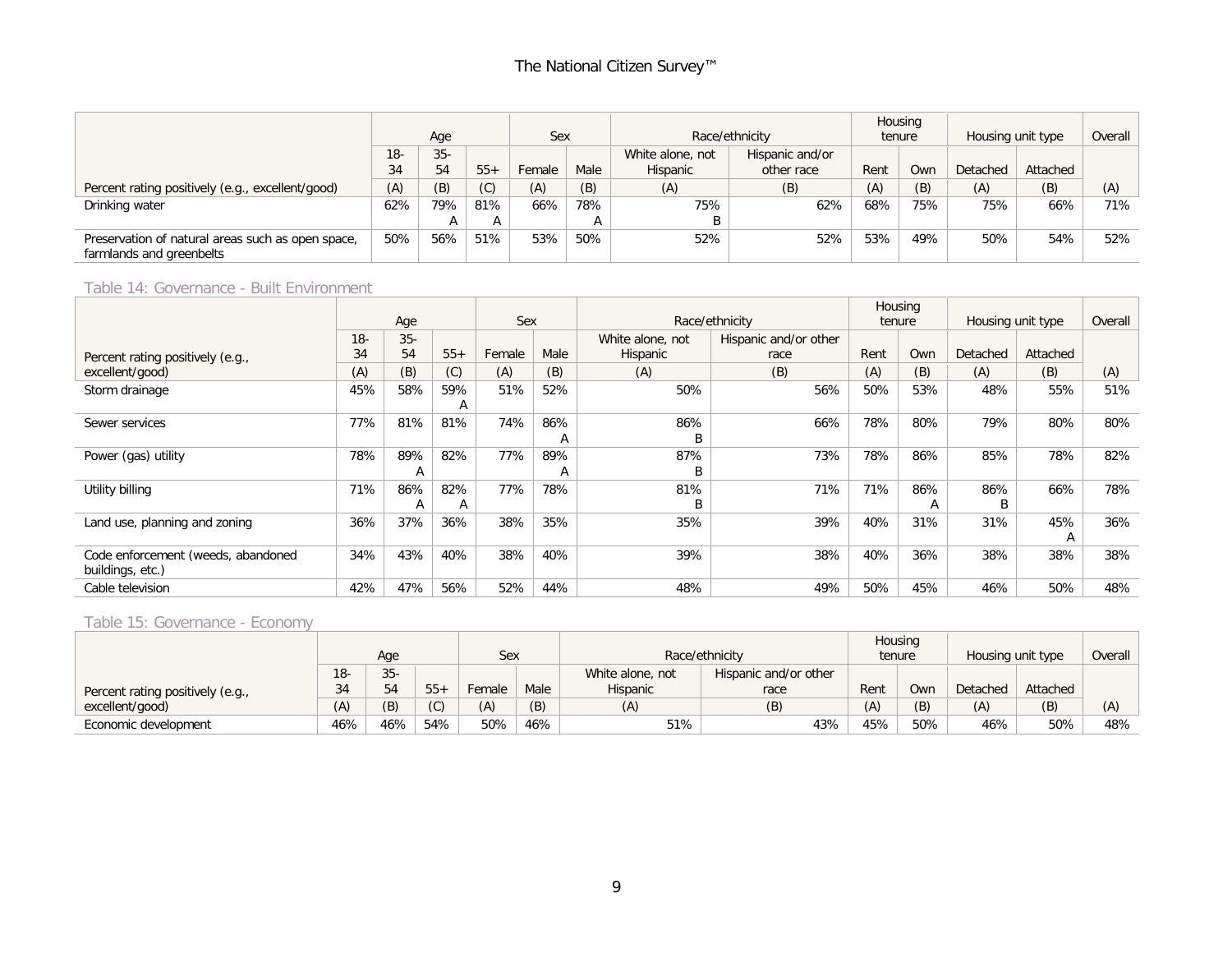#### Table 16: Governance - Recreation and Wellness

|                                  |        |       |       |        |      |                  |                       |        | Housing    |                   |          |         |
|----------------------------------|--------|-------|-------|--------|------|------------------|-----------------------|--------|------------|-------------------|----------|---------|
|                                  |        | Age   |       | Sex    |      |                  | Race/ethnicity        | tenure |            | Housing unit type |          | Overall |
|                                  | $18 -$ | $35-$ |       |        |      | White alone, not | Hispanic and/or other |        |            |                   |          |         |
| Percent rating positively (e.g., | 34     | 54    | $55+$ | Female | Male | Hispanic         | race                  | Rent   | <b>Own</b> | Detached          | Attached |         |
| excellent/good)                  | (A)    | (B)   | (C)   | (A)    | (B)  | (A)              | (B)                   | (A)    | (B)        | (A)               | (B)      | (A)     |
| City parks                       | 80%    | 88%   | 82%   | 84%    | 81%  | 89%              | 69%                   | 79%    | 87%        | 87%               | 78%      | 83%     |
|                                  |        |       |       |        |      | B                |                       |        |            |                   |          |         |
| Recreation programs or classes   | 76%    | 86%   | 84%   | 82%    | 80%  | 85%              | 75%                   | 79%    | 83%        | 87%               | 73%      | 81%     |
|                                  |        |       |       |        |      |                  |                       |        |            |                   |          |         |
| Recreation centers or facilities | 79%    | 85%   | 85%   | 83%    | 83%  | 84%              | 80%                   | 81%    | 83%        | 85%               | 79%      | 82%     |
| Health services                  | 66%    | 74%   | 77%   | 71%    | 72%  | 75%              | 64%                   | 66%    | 77%        | 74%               | 69%      | 71%     |
|                                  |        |       |       |        |      |                  |                       |        | A          |                   |          |         |

# Table 17: Governance - Education and Enrichment

|                                  |        |       |       |        |      |                                           |                |        | Housing |                   |          |         |
|----------------------------------|--------|-------|-------|--------|------|-------------------------------------------|----------------|--------|---------|-------------------|----------|---------|
|                                  |        | Age   |       | Sex    |      |                                           | Race/ethnicity | tenure |         | Housing unit type |          | Overall |
|                                  | $18 -$ | $35-$ |       |        |      | Hispanic and/or other<br>White alone, not |                |        |         |                   |          |         |
| Percent rating positively (e.g., | 34     | 54    | $55+$ | Female | Male | Hispanic                                  | race           | Rent   | Own     | Detached          | Attached |         |
| excellent/good)                  | (A)    | (B)   | (C)   | (A)    | (B)  | (A)                                       | (B)            | (A)    | (B)     | (A)               | (B)      | (A)     |
| Public library services          | 91%    | 92%   | 91%   | 91%    | 91%  | 96%                                       | 83%            | 91%    | 92%     | 94%               | 87%      | 92%     |
|                                  |        |       |       |        |      |                                           |                |        |         |                   |          |         |
| City-sponsored special events    | 74%    | 76%   | 71%   | 78%    | 68%  | 77%                                       | 68%            | 76%    | 71%     | 77%               | 69%      | 74%     |

#### Table 18: Governance - Community Engagement

|                                  |        |       |         |        |      |                  |                |      | Housing    |                   |          |         |
|----------------------------------|--------|-------|---------|--------|------|------------------|----------------|------|------------|-------------------|----------|---------|
|                                  |        | Age   |         | Sex    |      |                  | Race/ethnicity |      | tenure     | Housing unit type |          | Overall |
|                                  | $18 -$ | $35-$ |         |        |      | White alone, not |                |      |            |                   |          |         |
| Percent rating positively (e.g., | 34     | 54    | $55 -$  | Female | Male | <b>Hispanic</b>  | race           | Rent | <b>Own</b> | Detached          | Attached |         |
| excellent/good)                  | (A)    | (B)   | (<br>いい | (A)    | (B)  | (A)              | (B)            | (A)  | (B)        | (A)               | (B)      | (A)     |
| Public information services      | 72%    | 67%   | 78%     | 74%    | 73%  | 74%              | 72%            | 72%  | 72%        | 74%               | 71%      | 72%     |

#### Table 19: Participation General

|                                                    |        |       |       |        |      |                  |                 |        | Housing |                   |          |         |
|----------------------------------------------------|--------|-------|-------|--------|------|------------------|-----------------|--------|---------|-------------------|----------|---------|
|                                                    |        | Age   |       | Sex    |      |                  | Race/ethnicity  | tenure |         | Housing unit type |          | Overall |
|                                                    | $18 -$ | $35-$ |       |        |      | White alone, not | Hispanic and/or |        |         |                   |          |         |
| Percent rating positively (e.g., always/sometimes, | 34     | 54    | $55+$ | Female | Male | Hispanic         | other race      | Rent   | Own     | Detached          | Attached |         |
| more than once a month, yes)                       | (A)    | (B)   | (C)   | (A)    | (B)  | (A)              | (B)             | (A)    | (B)     | (A)               | (B)      | (A)     |
| Sense of community                                 | 62%    | 70%   | 56%   | 69%    | 55%  | 63%              | 64%             | 64%    | 61%     | 62%               | 64%      | 63%     |
|                                                    |        |       |       |        |      |                  |                 |        |         |                   |          |         |
| Recommend living in Charlottesville to someone who | 84%    | 83%   | 86%   | 86%    | 82%  | 87%              | 79%             | 83%    | 86%     | 88%               | 81%      | 84%     |
| asks                                               |        |       |       |        |      |                  |                 |        |         |                   |          |         |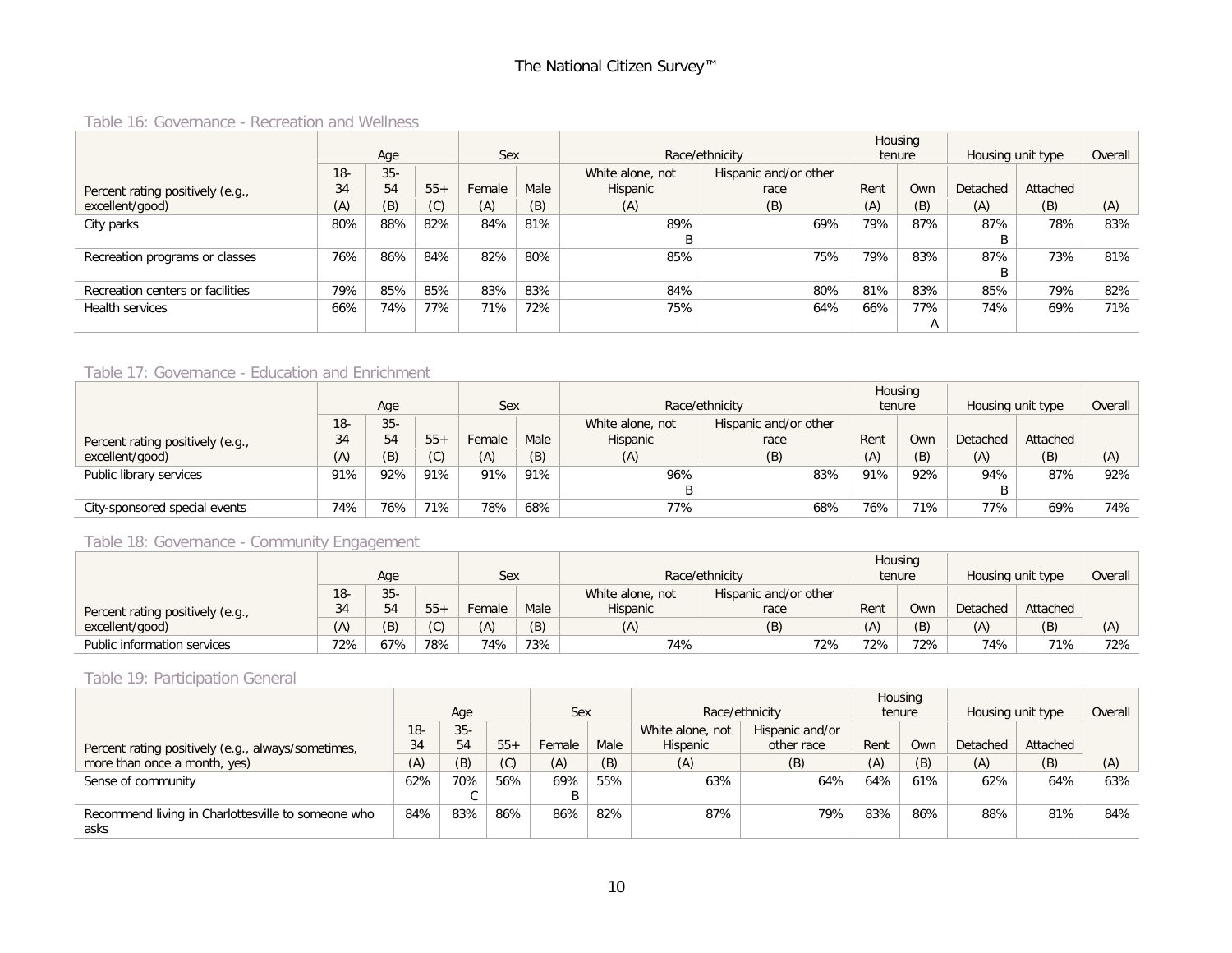|                                                    |        |        |       |        |      |                  |                 |      | Housing |                   |          |         |
|----------------------------------------------------|--------|--------|-------|--------|------|------------------|-----------------|------|---------|-------------------|----------|---------|
|                                                    |        | Age    |       | Sex    |      |                  | Race/ethnicity  |      | tenure  | Housing unit type |          | Overall |
|                                                    | $18 -$ | $35 -$ |       |        |      | White alone, not | Hispanic and/or |      |         |                   |          |         |
| Percent rating positively (e.g., always/sometimes, | 34     | 54     | $55+$ | Female | Male | Hispanic         | other race      | Rent | Own     | Detached          | Attached |         |
| more than once a month, yes)                       | (A)    | (B)    | (C)   | (A)    | (B)  | (A)              | (B)             | (A)  | (B)     | (A)               | (B)      | (A)     |
| Remain in Charlottesville for the next five years  | 53%    | 82%    | 95%   | 68%    | 73%  | 73%              | 64%             | 57%  | 88%     | 84%               | 54%      | 69%     |
|                                                    |        |        | A B   |        |      |                  |                 |      | A       |                   |          |         |
| Contacted the City of Charlottesville (in-person,  | 37%    | 60%    | 55%   | 49%    | 45%  | 50%              | 40%             | 39%  | 59%     | 57%               | 35%      | 47%     |
| phone, email or web) for help or information       |        |        |       |        |      |                  |                 |      | A       |                   |          |         |

#### Table 20: Participation - Safety

|                                                    |       |       |       |                |     |                  |                 |      | Housing |                   |          |         |
|----------------------------------------------------|-------|-------|-------|----------------|-----|------------------|-----------------|------|---------|-------------------|----------|---------|
|                                                    |       | Age   |       | Sex            |     |                  | Race/ethnicity  |      | tenure  | Housing unit type |          | Overall |
|                                                    | $18-$ | $35-$ |       |                |     | White alone, not | Hispanic and/or |      |         |                   |          |         |
| Percent rating positively (e.g., always/sometimes, | 34    | 54    | $55+$ | Male<br>Female |     | Hispanic         | other race      | Rent | Own     | Detached          | Attached |         |
| more than once a month, yes)                       | (A)   | (B)   | (C)   | (A)            | (B) | (A)              | (B)             | (A)  | (B)     | (A)               | (B)      | (A)     |
| Was NOT the victim of a crime                      | 90%   | 83%   | 93%   | 90%            | 87% | 89%              | 89%             | 90%  | 87%     | 87%               | 91%      | 89%     |
|                                                    |       |       | B     |                |     |                  |                 |      |         |                   |          |         |
| Did NOT report a crime                             | 79%   | 75%   | 82%   | 79%            | 79% | 78%              | 81%             | 77%  | 81%     | 75%               | 83%      | 79%     |
| Stocked supplies in preparation for an emergency   | 51%   | 56%   | 45%   | 40%<br>60%     |     | 48%              | 58%             | 53%  | 50%     | 49%               | 54%      | 51%     |
|                                                    |       |       |       | B              |     |                  |                 |      |         |                   |          |         |

# Table 21: Participation - Mobility

|                                                    |       |       |       |                |     |                  |                 | Housing |     |                   |          |         |
|----------------------------------------------------|-------|-------|-------|----------------|-----|------------------|-----------------|---------|-----|-------------------|----------|---------|
|                                                    |       | Age   |       | Sex            |     |                  | Race/ethnicity  | tenure  |     | Housing unit type |          | Overall |
|                                                    | $18-$ | $35-$ |       |                |     | White alone, not | Hispanic and/or |         |     |                   |          |         |
| Percent rating positively (e.g., always/sometimes, | 34    | 54    | $55+$ | Male<br>Female |     | Hispanic         | other race      | Rent    | Own | Detached          | Attached |         |
| more than once a month, yes)                       | (A)   | (B)   | (C)   | (A)            | (B) | (A)              | (B)             | (A)     | (B) | (A)               | (B)      | (A)     |
| Walked or biked instead of driving                 | 86%   | 81%   | 66%   | 82%            | 80% | 82%              | 78%             | 86%     | 73% | 80%               | 81%      | 81%     |
|                                                    |       |       |       |                |     |                  |                 |         |     |                   |          |         |
| Carpooled with other adults or children instead of | 56%   | 48%   | 39%   | 56%            | 43% | 56%              | 37%             | 50%     | 51% | 54%               | 46%      | 50%     |
| driving alone                                      |       |       |       | B              |     |                  |                 |         |     |                   |          |         |
| Used bus, rail, subway or other public             | 49%   | 44%   | 36%   | 49%            | 40% | 41%              | 54%             | 54%     | 33% | 34%               | 58%      | 45%     |
| transportation instead of driving                  |       |       |       |                |     |                  |                 |         |     |                   | A        |         |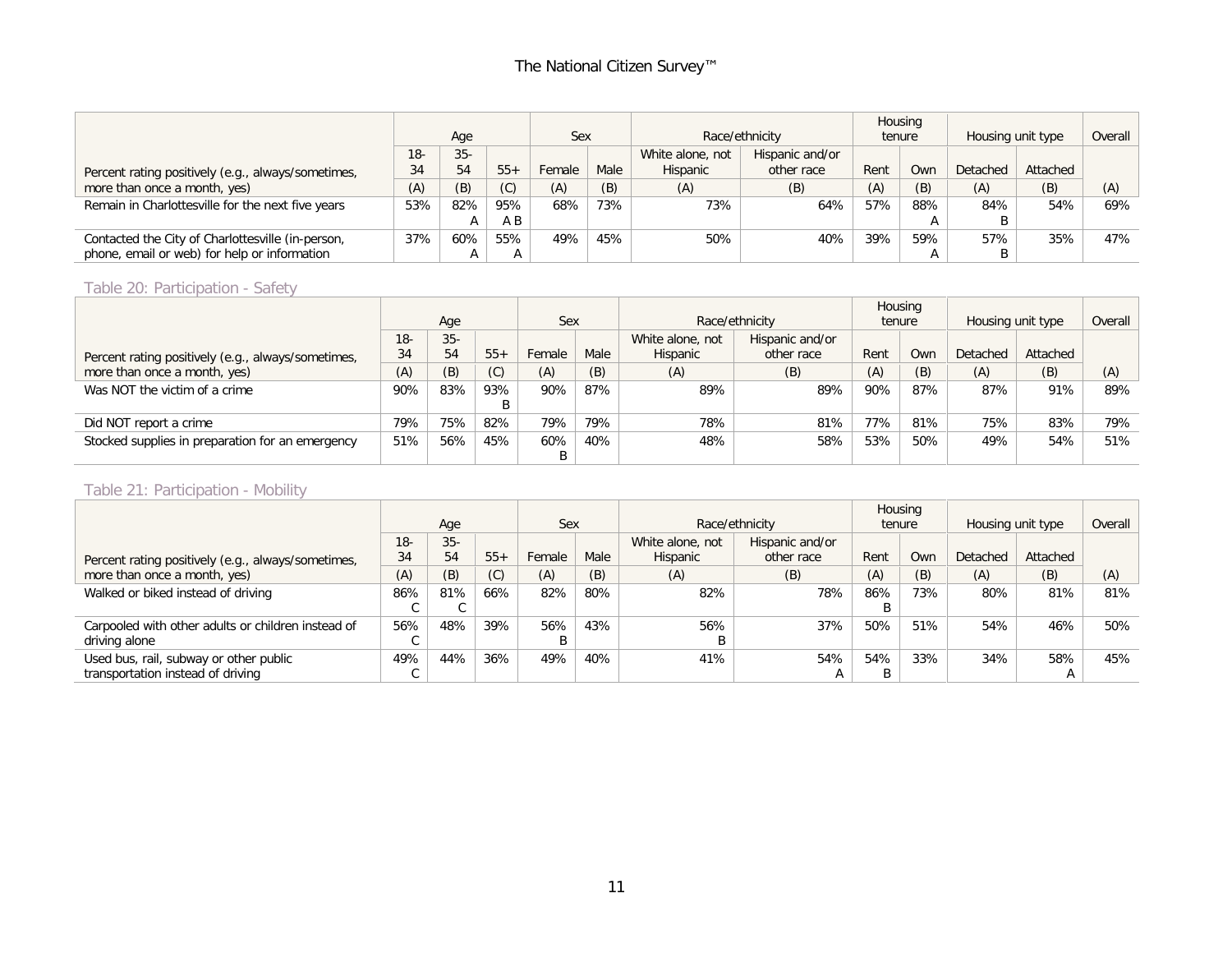# Table 22: Participation - Natural Environment

|                                                    |        |       |       |        |      |                  |                 | Housing |     |                   |          |         |
|----------------------------------------------------|--------|-------|-------|--------|------|------------------|-----------------|---------|-----|-------------------|----------|---------|
|                                                    |        | Age   |       | Sex    |      |                  | Race/ethnicity  | tenure  |     | Housing unit type |          | Overall |
|                                                    | $18 -$ | $35-$ |       |        |      | White alone, not | Hispanic and/or |         |     |                   |          |         |
| Percent rating positively (e.g., always/sometimes, | 34     | 54    | $55+$ | Female | Male | Hispanic         | other race      | Rent    | Own | Detached          | Attached |         |
| more than once a month, yes)                       | (A)    | (B)   | (C)   | (A)    | (B)  | (A)              | (B)             | (A)     | (B) | (A)               | (B)      | (A)     |
| Recycle at home                                    | 86%    | 95%   | 91%   | 87%    | 92%  | 91%              | 85%             | 83%     | 98% | 99%               | 78%      | 89%     |
|                                                    |        |       |       |        |      |                  |                 |         | A   |                   |          |         |
| Made efforts to make your home more energy         | 65%    | 79%   | 75%   | 69%    | 71%  | 68%              | 76%             | 64%     | 80% | 80%               | 59%      | 70%     |
| efficient                                          |        |       |       |        |      |                  |                 |         |     |                   |          |         |
| Made efforts to conserve water                     | 73%    | 82%   | 87%   | 80%    | 76%  | 77%              | 79%             | 75%     | 83% | 84%               | 71%      | 78%     |
|                                                    |        |       | A     |        |      |                  |                 |         | А   |                   |          |         |

#### Table 23: Participation - Built Environment

|                                                    |       |                          |       |                |     |                  |                 |        | Housing |                   |          |         |
|----------------------------------------------------|-------|--------------------------|-------|----------------|-----|------------------|-----------------|--------|---------|-------------------|----------|---------|
|                                                    |       | Age                      |       | Sex            |     |                  | Race/ethnicity  | tenure |         | Housing unit type |          | Overall |
|                                                    | $18-$ | $35-$                    |       |                |     | White alone, not | Hispanic and/or |        |         |                   |          |         |
| Percent rating positively (e.g., always/sometimes, | 34    | 54                       | $55+$ | Male<br>Female |     | Hispanic         | other race      | Rent   | Own     | Detached          | Attached |         |
| more than once a month, yes)                       | (A)   | (B)<br>(B)<br>(C)<br>(A) |       |                | (A) | (B)              | (A)             | (B)    | (A)     | (B)               | (A)      |         |
| NOT under housing cost stress                      | 56%   | 78%                      | 61%   | 57%            | 69% | 68%              | 51%             | 56%    | 73%     | 72%               | 52%      | 63%     |
|                                                    |       | A C                      |       |                |     |                  |                 |        | A       |                   |          |         |
| Did NOT observe a code violation                   | 59%   | 49%                      | 50%   | 58%            | 51% | 50%              | 63%             | 60%    | 47%     | 46%               | 65%      | 54%     |
|                                                    |       |                          |       |                |     |                  |                 |        |         |                   |          |         |

# Table 24: Participation - Economy

|                                                    |       |       |       |        |      |                  |                 |      | Housing |                   |          |         |
|----------------------------------------------------|-------|-------|-------|--------|------|------------------|-----------------|------|---------|-------------------|----------|---------|
|                                                    |       | Age   |       | Sex    |      |                  | Race/ethnicity  |      | tenure  | Housing unit type |          | Overall |
|                                                    | $18-$ | $35-$ |       |        |      | White alone, not | Hispanic and/or |      |         |                   |          |         |
| Percent rating positively (e.g., always/sometimes, | 34    | 54    | $55+$ | Female | Male | Hispanic         | other race      | Rent | Own     | Detached          | Attached |         |
| more than once a month, yes)                       | (A)   | (B)   | (C)   | (A)    | (B)  | (A)              | (B)             | (A)  | (B)     | (A)               | (B)      | (A)     |
| Purchase goods or services from a business located | 97%   | 99%   | 96%   | 97%    | 98%  | 99%              | 93%             | 97%  | 99%     | 99%               | 96%      | 97%     |
| in Charlottesville                                 |       |       |       |        |      | В                |                 |      |         |                   |          |         |
| Economy will have positive impact on income        | 16%   | 34%   | 29%   | 21%    | 28%  | 21%              | 29%             | 19%  | 32%     | 29%               | 18%      | 24%     |
|                                                    |       |       |       |        |      |                  |                 |      | A       | B                 |          |         |
| Work in Charlottesville                            | 79%   | 81%   | 44%   | 74%    | 69%  | 76%              | 61%             | 73%  | 70%     | 69%               | 75%      | 72%     |
|                                                    |       |       |       |        |      | В                |                 |      |         |                   |          |         |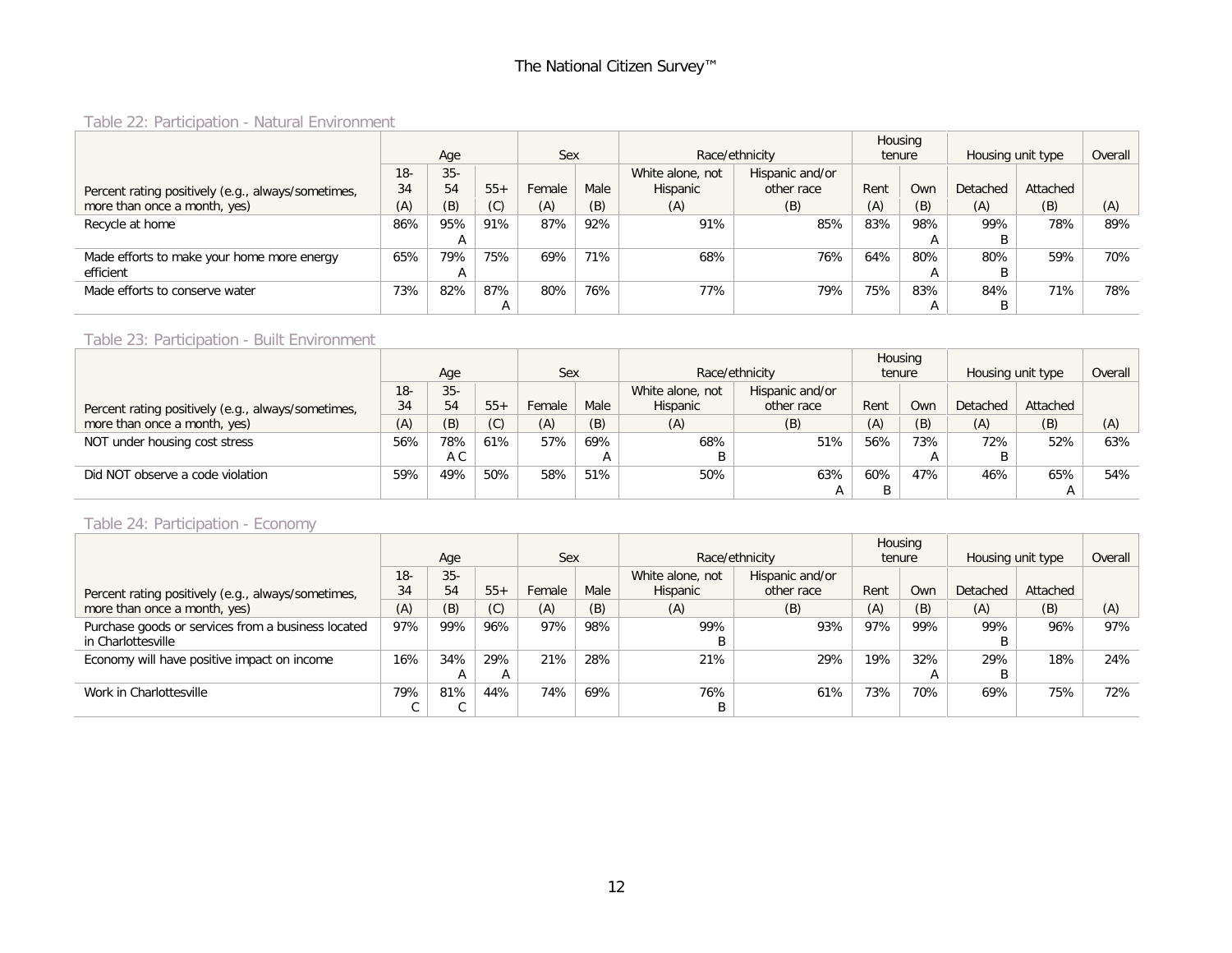# Table 25: Participation - Recreation and Wellness

|                                                       |       |       |       |        |      |                  |                 |      | Housing      |                   |          |         |
|-------------------------------------------------------|-------|-------|-------|--------|------|------------------|-----------------|------|--------------|-------------------|----------|---------|
|                                                       |       | Age   |       | Sex    |      |                  | Race/ethnicity  |      | tenure       | Housing unit type |          | Overall |
|                                                       | $18-$ | $35-$ |       |        |      | White alone, not | Hispanic and/or |      |              |                   |          |         |
| Percent rating positively (e.g., always/sometimes,    | 34    | 54    | $55+$ | Female | Male | Hispanic         | other race      | Rent | Own          | Detached          | Attached |         |
| more than once a month, yes)                          | (A)   | (B)   | (C)   | (A)    | (B)  | (A)              | (B)             | (A)  | (B)          | (A)               | (B)      | (A)     |
| Used Charlottesville recreation centers or their      | 55%   | 74%   | 47%   | 61%    | 54%  | 61%              | 52%             | 54%  | 64%          | 67%               | 48%      | 58%     |
| services                                              |       | A C   |       |        |      |                  |                 |      | А            |                   |          |         |
| Visited a neighborhood park or City park              | 85%   | 92%   | 73%   | 88%    | 80%  | 87%              | 79%             | 82%  | 87%          | 87%               | 81%      | 84%     |
|                                                       |       |       |       | B      |      | B                |                 |      |              |                   |          |         |
| Eat at least 5 portions of fruits and vegetables a    | 80%   | 91%   | 83%   | 84%    | 83%  | 84%              | 81%             | 78%  | 92%          | 91%               | 75%      | 83%     |
| day                                                   |       |       |       |        |      |                  |                 |      | $\mathsf{A}$ |                   |          |         |
| Participate in moderate or vigorous physical activity | 88%   | 91%   | 82%   | 89%    | 87%  | 90%              | 80%             | 86%  | 91%          | 90%               | 85%      | 88%     |
|                                                       |       |       |       |        |      | В                |                 |      |              |                   |          |         |
| Reported being in "very good" or "excellent" health   | 75%   | 74%   | 56%   | 69%    | 73%  | 76%              | 60%             | 69%  | 74%          | 70%               | 71%      | 71%     |
|                                                       |       |       |       |        |      | В                |                 |      |              |                   |          |         |

#### Table 26: Participation - Education and Enrichment

|                                                         |       |        |       |                |     |                  |                 |      | Housing |                   |          |         |
|---------------------------------------------------------|-------|--------|-------|----------------|-----|------------------|-----------------|------|---------|-------------------|----------|---------|
|                                                         |       | Age    |       | Sex            |     |                  | Race/ethnicity  |      | tenure  | Housing unit type |          | Overall |
|                                                         | $18-$ | $35 -$ |       |                |     | White alone, not | Hispanic and/or |      |         |                   |          |         |
| Percent rating positively (e.g., always/sometimes,      | 34    | 54     | $55+$ | Male<br>Female |     | Hispanic         | other race      | Rent | Own     | Detached          | Attached |         |
| more than once a month, yes)                            | (A)   | (B)    | (C)   | (A)            | (B) | (A)              | (B)             | (A)  | (B)     | (A)               | (B)      | (A)     |
| Used Charlottesville public libraries or their services | 51%   | 69%    | 66%   | 61%            | 56% | 60%              | 56%             | 52%  | 69%     | 68%               | 48%      | 59%     |
|                                                         |       |        |       |                |     |                  |                 |      | А       |                   |          |         |
| Attended a City-sponsored event                         | 62%   | 72%    | 59%   | 57%<br>69%     |     | 67%              | 57%             | 59%  | 70%     | 69%               | 57%      | 64%     |
|                                                         |       |        |       | B              |     | B                |                 |      |         |                   |          |         |

# Table 27: Participation - Community Engagement

|                                                         |       |        |       |        |      |              |                 |        | Housing |                   |          |         |
|---------------------------------------------------------|-------|--------|-------|--------|------|--------------|-----------------|--------|---------|-------------------|----------|---------|
|                                                         |       | Age    |       | Sex    |      |              | Race/ethnicity  | tenure |         | Housing unit type |          | Overall |
|                                                         | $18-$ | $35 -$ |       |        |      | White alone. | Hispanic and/or |        |         |                   |          |         |
| Percent rating positively (e.g., always/sometimes, more | 34    | 54     | $55+$ | Female | Male | not Hispanic | other race      | Rent   | Own     | Detached          | Attached |         |
| than once a month, yes)                                 | (A)   | (B)    | (C)   | (A)    | (B)  | (A)          | (B)             | (A)    | (B)     | (A)               | (B)      | (A)     |
| Campaigned or advocated for an issue, cause or          | 24%   | 44%    | 39%   | 35%    | 31%  | 35%          | 29%             | 28%    | 38%     | 40%               | 24%      | 33%     |
| candidate                                               |       | А      | A     |        |      |              |                 |        | А       | B.                |          |         |
| Contacted Charlottesville elected officials (in-person, | 13%   | 36%    | 27%   | 22%    | 21%  | 21%          | 24%             | 17%    | 30%     | 28%               | 15%      | 22%     |
| phone, email or web) to express your opinion            |       | А      | A     |        |      |              |                 |        | А       |                   |          |         |
| Volunteered your time to some group/activity in         | 49%   | 68%    | 53%   | 57%    | 52%  | 59%          | 46%             | 51%    | 61%     | 61%               | 49%      | 55%     |
| Charlottesville                                         |       | A C    |       |        |      |              |                 |        | А       | B                 |          |         |
| Participated in a club                                  | 37%   | 35%    | 30%   | 38%    | 31%  | 37%          | 30%             | 34%    | 36%     | 36%               | 34%      | 35%     |
| Talked to or visited with your immediate neighbors      | 71%   | 94%    | 89%   | 82%    | 79%  | 82%          | 78%             | 70%    | 96%     | 90%               | 70%      | 80%     |
|                                                         |       | А      | A     |        |      |              |                 |        | А       | B                 |          |         |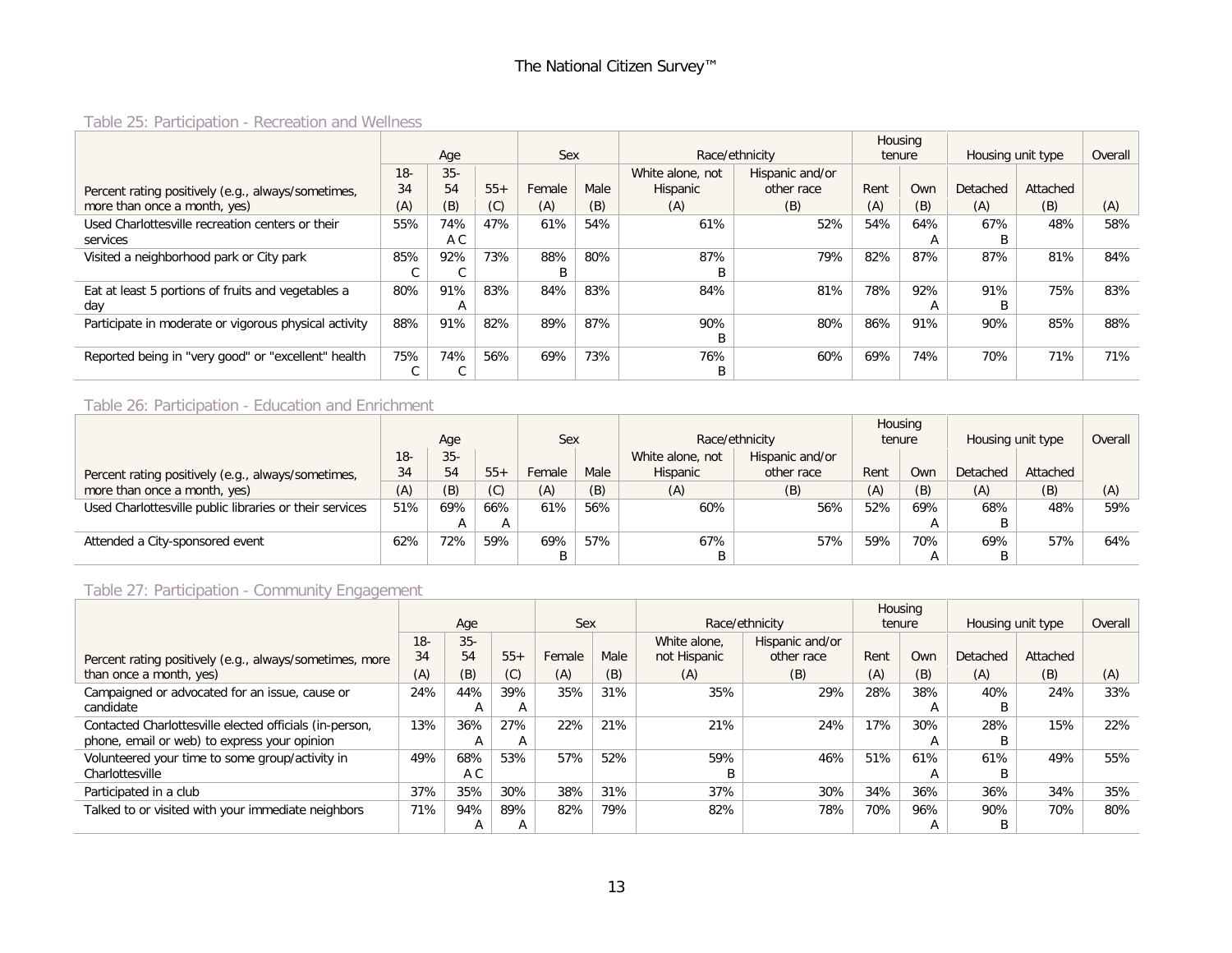|                                                          |        |              |       |        |      |              |                 | Housing |              |                   |          |         |
|----------------------------------------------------------|--------|--------------|-------|--------|------|--------------|-----------------|---------|--------------|-------------------|----------|---------|
|                                                          |        | Age          |       | Sex    |      |              | Race/ethnicity  | tenure  |              | Housing unit type |          | Overall |
|                                                          | $18 -$ | $35 -$       |       |        |      | White alone. | Hispanic and/or |         |              |                   |          |         |
| Percent rating positively (e.g., always/sometimes, more  | 34     | 54           | $55+$ | Female | Male | not Hispanic | other race      | Rent    | Own          | Detached          | Attached |         |
| than once a month, yes)                                  | (A)    | (B)          | (C)   | (A)    | (B)  | (A)          | (B)             | (A)     | (B)          | (A)               | (B)      | (A)     |
| Done a favor for a neighbor                              | 60%    | 88%          | 85%   | 75%    | 69%  | 72%          | 74%             | 62%     | 88%          | 79%               | 65%      | 72%     |
|                                                          |        | $\mathsf{A}$ | A     |        |      |              |                 |         | $\mathsf{A}$ |                   |          |         |
| Attended a local public meeting                          | 22%    | 47%          | 29%   | 24%    | 37%  | 30%          | 29%             | 24%     | 38%          | 39%               | 20%      | 29%     |
|                                                          |        | A C          |       |        | Α    |              |                 |         | $\mathsf{A}$ |                   |          |         |
| Watched (online or on television) a local public meeting | 26%    | 60%          | 58%   | 37%    | 47%  | 42%          | 41%             | 34%     | 52%          | 48%               | 35%      | 41%     |
|                                                          |        | $\mathsf{A}$ | A     |        | A    |              |                 |         | A            |                   |          |         |
| Read or watch local news (via television, paper,         | 68%    | 76%          | 92%   | 74%    | 76%  | 77%          | 74%             | 67%     | 86%          | 85%               | 64%      | 76%     |
| computer, etc.)                                          |        |              | A B   |        |      |              |                 |         | A            |                   |          |         |
| Vote in local elections                                  | 77%    | 91%          | 92%   | 83%    | 86%  | 92%          | 66%             | 75%     | 96%          | 93%               | 73%      | 84%     |
|                                                          |        | A            | A     |        |      |              |                 |         | A            | B                 |          |         |

#### Table 28: Community Focus Areas

|                                                                                                                              |        |          |            |          |      |              |                 |      | Housing  |                   |          |         |
|------------------------------------------------------------------------------------------------------------------------------|--------|----------|------------|----------|------|--------------|-----------------|------|----------|-------------------|----------|---------|
|                                                                                                                              |        | Age      |            | Sex      |      |              | Race/ethnicity  |      | tenure   | Housing unit type |          | Overall |
|                                                                                                                              | $18 -$ | $35 -$   |            |          |      | White alone, | Hispanic and/or |      |          |                   |          |         |
|                                                                                                                              | 34     | 54       | $55+$      | Female   | Male | not Hispanic | other race      | Rent | Own      | Detached          | Attached |         |
| Percent rating positively (e.g., essential/very important)                                                                   | (A)    | (B)      | (C)        | (A)      | (B)  | (A)          | (B)             | (A)  | (B)      | (A)               | (B)      | (A)     |
| Overall feeling of safety in Charlottesville                                                                                 | 76%    | 80%      | 88%        | 86%      | 72%  | 75%          | 92%             | 78%  | 81%      | 75%               | 85%      | 80%     |
|                                                                                                                              |        |          | А          | B        |      |              | A               |      |          |                   | A        |         |
| Overall ease of getting to the places you usually have to<br>visit                                                           | 73%    | 76%      | 87%<br>А   | 78%      | 74%  | 75%          | 79%             | 79%  | 74%      | 76%               | 77%      | 77%     |
| Quality of overall natural environment in Charlottesville                                                                    | 72%    | 83%<br>A | 82%        | 80%      | 73%  | 78%          | 74%             | 74%  | 81%      | 81%<br>B          | 72%      | 76%     |
| Overall "built environment" of Charlottesville (including<br>overall design, buildings, parks and transportation<br>systems) | 70%    | 76%      | 77%        | 75%      | 70%  | 71%          | 77%             | 70%  | 79%<br>A | 75%               | 71%      | 73%     |
| Health and wellness opportunities in Charlottesville                                                                         | 68%    | 63%      | 84%<br>A B | 78%<br>B | 61%  | 68%          | 76%             | 68%  | 73%      | 70%               | 70%      | 70%     |
| Overall opportunities for education and enrichment                                                                           | 82%    | 78%      | 86%        | 88%<br>B | 75%  | 80%          | 87%             | 83%  | 80%      | 84%               | 79%      | 82%     |
| Overall economic health of Charlottesville                                                                                   | 84%    | 89%      | 93%        | 87%      | 88%  | 86%          | 91%             | 84%  | 92%<br>А | 91%<br>B          | 84%      | 87%     |
| Sense of community                                                                                                           | 76%    | 85%      | 88%<br>A   | 85%      | 78%  | 82%          | 79%             | 77%  | 86%<br>A | 83%               | 79%      | 81%     |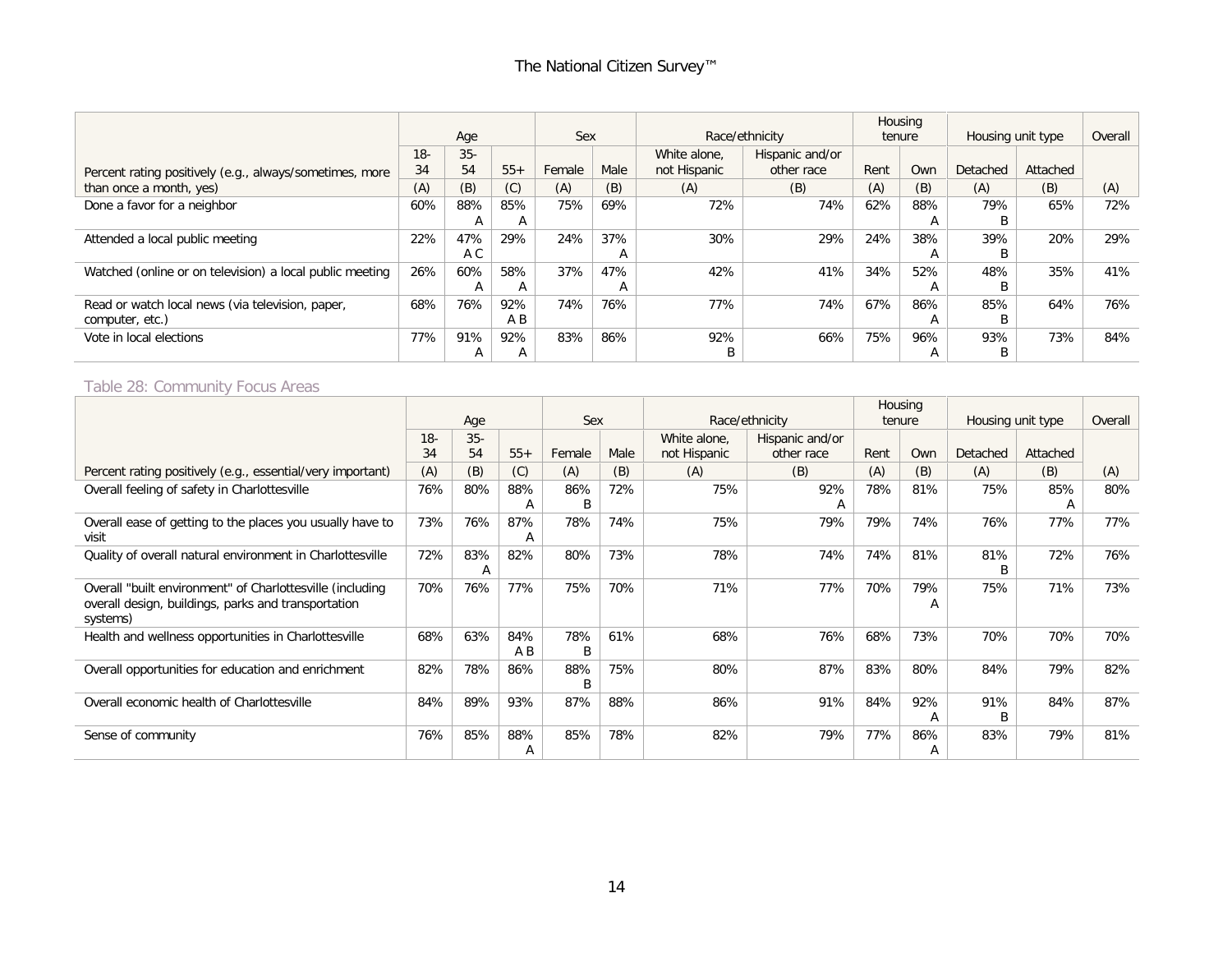# Table 29: City Priorities

<span id="page-15-0"></span>

|                                                                                                                                                                                                                 |              | Age          |                | Sex      |          |                                 | Race/ethnicity                   |      | Housing<br>tenure | Housing unit type |          | Overall |
|-----------------------------------------------------------------------------------------------------------------------------------------------------------------------------------------------------------------|--------------|--------------|----------------|----------|----------|---------------------------------|----------------------------------|------|-------------------|-------------------|----------|---------|
| For each of the following, please indicate how much of a priority,<br>if at all, each area should be to the City and to what extent, if at<br>all, you believe the City is making progress towards meeting each | $18 -$<br>34 | $35 -$<br>54 | $55+$          | Female   | Male     | White<br>alone, not<br>Hispanic | Hispanic<br>and/or<br>other race | Rent | Own               | Detached          | Attached |         |
| area: (Percent rating as "High priority" or "Moderate priority").                                                                                                                                               | (A)          | (B)          | (C)            | (A)      | (B)      | (A)                             | (B)                              | (A)  | (B)               | (A)               | (B)      | (A)     |
| Prepare students for academic and vocational success                                                                                                                                                            | 95%          | 97%          | 96%            | 97%      | 94%      | 96%                             | 94%                              | 94%  | 98%               | 95%               | 96%      | 96%     |
| Prepare residents for the workforce                                                                                                                                                                             | 91%          | 85%          | 93%            | 93%<br>B | 86%      | 88%                             | 94%                              | 92%  | 87%               | 86%               | 94%<br>A | 90%     |
| Increase affordable housing options                                                                                                                                                                             | 90%          | 94%          | 91%            | 93%      | 89%      | 90%                             | 93%                              | 93%  | 88%               | 87%               | 95%<br>Α | 91%     |
| Enhance financial health of residents                                                                                                                                                                           | 84%          | 79%          | 78%            | 91%<br>B | 71%      | 78%                             | 90%<br>A                         | 85%  | 77%               | 77%               | 87%<br>A | 81%     |
| Intentionally address issues of race and equity                                                                                                                                                                 | 86%          | 85%          | 85%            | 90%<br>B | 81%      | 85%                             | 87%                              | 88%  | 82%               | 85%               | 87%      | 85%     |
| Reduce adverse impact from sudden injury and illness and the<br>effects of chronic disease                                                                                                                      | 65%          | 57%          | 69%            | 72%<br>B | 54%      | 57%                             | 79%<br>Α                         | 66%  | 62%               | 60%               | 69%      | 64%     |
| Meet the safety needs of victims and reduce the risk of re-<br>occurrence/re-victimization                                                                                                                      | 85%          | 81%          | 86%            | 89%<br>B | 78%      | 83%                             | 87%                              | 86%  | 83%               | 83%               | 86%      | 84%     |
| Improve community health and safety outcomes by connecting<br>residents with effective resources                                                                                                                | 84%          | 83%          | 87%            | 89%<br>B | 79%      | 82%                             | 89%                              | 83%  | 87%               | 84%               | 85%      | 85%     |
| Reduce the occurrence of crime, traffic violations and accidents in<br>the community                                                                                                                            | 66%          | 69%          | 93%<br>A B     | 74%      | 72%      | 72%                             | 75%                              | 71%  | 75%               | 71%               | 75%      | 73%     |
| Engage in robust and context sensitive urban planning and<br>implementation                                                                                                                                     | 79%          | 86%          | 88%            | 80%      | 86%      | 83%                             | 82%                              | 78%  | 90%<br>Α          | 90%<br>B          | 76%      | 83%     |
| Provide reliable and high quality infrastructure                                                                                                                                                                | 81%          | 90%<br>Α     | 91%<br>Α       | 82%      | 89%<br>A | 83%                             | 89%                              | 79%  | 94%<br>A          | 91%<br>B          | 80%      | 85%     |
| Provide a variety of transportation and mobility options                                                                                                                                                        | 83%          | 88%          | 87%            | 86%      | 83%      | 83%                             | 87%                              | 83%  | 88%               | 89%<br>B          | 80%      | 85%     |
| Be responsible stewards of natural resources                                                                                                                                                                    | 86%          | 92%          | 90%            | 92%<br>B | 84%      | 87%                             | 89%                              | 85%  | 92%<br>Α          | 90%               | 86%      | 88%     |
| Protect historic and cultural resources                                                                                                                                                                         | 73%          | 72%          | 87%<br>$A$ $B$ | 78%      | 73%      | 75%                             | 77%                              | 73%  | 79%               | 77%               | 75%      | 76%     |
| Attract and cultivate a variety of businesses                                                                                                                                                                   | 81%          | 82%          | 89%            | 82%      | 84%      | 82%                             | 84%                              | 82%  | 85%               | 83%               | 83%      | 83%     |
| Grow and retain viable businesses                                                                                                                                                                               | 79%          | 78%          | 90%<br>Α       | 78%      | 83%      | 79%                             | 84%                              | 77%  | 87%<br>Α          | 82%               | 79%      | 81%     |
| Promote tourism through effective marketing                                                                                                                                                                     | 60%          | 62%          | 80%<br>A B     | 60%      | 71%<br>Α | 63%                             | 68%                              | 61%  | 71%<br>Α          | 71%<br>B          | 58%      | 65%     |
| Integrate effective business practices and strong fiscal policies                                                                                                                                               | 73%          | 75%          | 81%            | 72%      | 80%      | 78%                             | 70%                              | 74%  | 77%               | 73%               | 78%      | 75%     |
| Provide responsive customer service                                                                                                                                                                             | 73%          | 83%          | 90%<br>Α       | 78%      | 79%      | 76%                             | 86%<br>A                         | 74%  | 86%<br>Α          | 78%               | 81%      | 79%     |
| Foster effective community engagement                                                                                                                                                                           | 79%          | 83%          | 84%            | 83%      | 78%      | 80%                             | 82%                              | 79%  | 84%               | 82%               | 80%      | 81%     |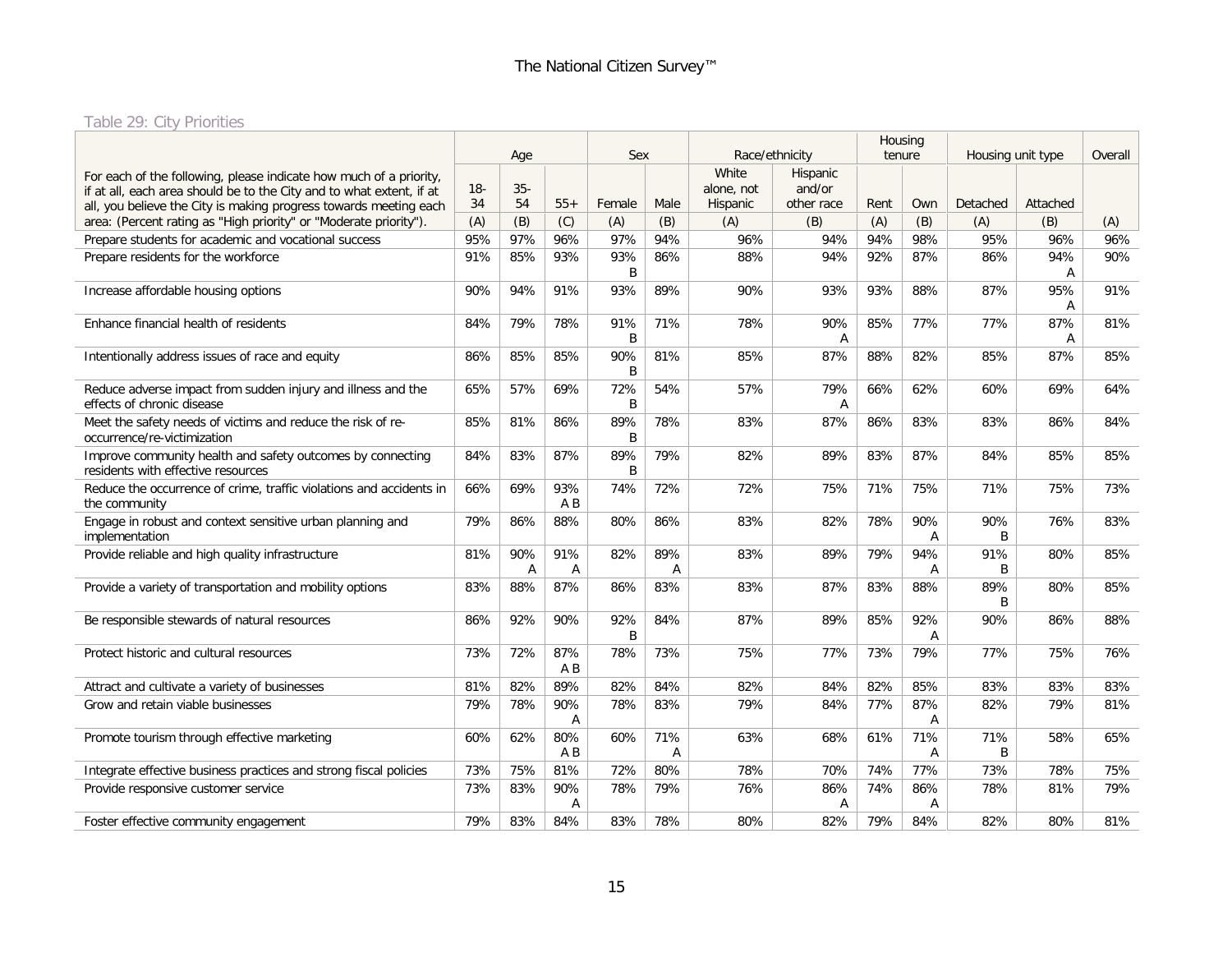# Table 30: Progress toward City Priorities

<span id="page-16-0"></span>

|                                                                                                                               |        |        |       |          |          |                     |                    |          | Housing |                   |                       |         |
|-------------------------------------------------------------------------------------------------------------------------------|--------|--------|-------|----------|----------|---------------------|--------------------|----------|---------|-------------------|-----------------------|---------|
| For each of the following, please indicate how much of a priority,                                                            |        | Age    |       | Sex      |          | Race/ethnicity      |                    |          | tenure  | Housing unit type |                       | Overall |
| if at all, each area should be to the City and to what extent, if at                                                          | $18 -$ | $35 -$ |       |          |          | White<br>alone, not | Hispanic<br>and/or |          |         |                   |                       |         |
| all, you believe the City is making progress towards meeting each<br>area: (Percent rating as "Significant progress" or "Some | 34     | 54     | $55+$ | Female   | Male     | Hispanic            | other race         | Rent     | Own     | Detached          | Attached              |         |
| progress").                                                                                                                   | (A)    | (B)    | (C)   | (A)      | (B)      | (A)                 | (B)                | (A)      | (B)     | (A)               | (B)                   | (A)     |
| Prepare students for academic and vocational success                                                                          | 79%    | 77%    | 84%   | 80%      | 78%      | 82%                 | 71%                | 82%      | 75%     | 77%               | 82%                   | 79%     |
| Prepare residents for the workforce                                                                                           | 70%    | 64%    | 67%   | 67%      | 72%      | 68%                 | 68%                | 70%      | 65%     | 61%               | 77%<br>A              | 68%     |
| Increase affordable housing options                                                                                           | 37%    | 35%    | 40%   | 36%      | 39%      | 36%                 | 40%                | 38%      | 36%     | 31%               | 45%<br>Α              | 37%     |
| Enhance financial health of residents                                                                                         | 36%    | 47%    | 33%   | 37%      | 40%      | 38%                 | 41%                | 38%      | 38%     | 33%               | 45%                   | 38%     |
| Intentionally address issues of race and equity                                                                               | 55%    | 58%    | 62%   | 56%      | 59%      | 53%                 | 72%<br>A           | 58%      | 56%     | 55%               | 61%                   | 57%     |
| Reduce adverse impact from sudden injury and illness and the<br>effects of chronic disease                                    | 46%    | 45%    | 50%   | 45%      | 49%      | 48%                 | 42%                | 49%      | 42%     | 39%               | 55%<br>$\overline{A}$ | 46%     |
| Meet the safety needs of victims and reduce the risk of re-<br>occurrence/re-victimization                                    | 55%    | 49%    | 58%   | 54%      | 57%      | 56%                 | 49%                | 53%      | 55%     | 52%               | 57%                   | 54%     |
| Improve community health and safety outcomes by connecting<br>residents with effective resources                              | 60%    | 60%    | 63%   | 59%      | 65%      | 65%<br>B            | 50%                | 63%      | 57%     | 50%               | 73%<br>A              | 60%     |
| Reduce the occurrence of crime, traffic violations and accidents in<br>the community                                          | 65%    | 66%    | 62%   | 68%      | 63%      | 67%                 | 60%                | 65%      | 65%     | 65%               | 64%                   | 65%     |
| Engage in robust and context sensitive urban planning and<br>implementation                                                   | 46%    | 38%    | 49%   | 49%      | 42%      | 42%                 | 53%                | 49%      | 39%     | 36%               | 55%<br>$\overline{A}$ | 45%     |
| Provide reliable and high quality infrastructure                                                                              | 57%    | 59%    | 61%   | 60%      | 58%      | 60%                 | 55%                | 56%      | 60%     | 55%               | 63%                   | 58%     |
| Provide a variety of transportation and mobility options                                                                      | 54%    | 61%    | 64%   | 59%      | 56%      | 57%                 | 61%                | 66%<br>B | 47%     | 47%               | 71%<br>A              | 58%     |
| Be responsible stewards of natural resources                                                                                  | 56%    | 54%    | 72%   | 52%      | 69%<br>Α | 60%                 | 56%                | 57%      | 60%     | 60%               | 56%                   | 59%     |
| Protect historic and cultural resources                                                                                       | 65%    | 57%    | 54%   | 57%      | 68%      | 59%                 | 65%                | 68%<br>B | 53%     | 58%               | 65%                   | 61%     |
| Attract and cultivate a variety of businesses                                                                                 | 71%    | 68%    | 60%   | 68%      | 71%      | 71%                 | 61%                | 74%<br>B | 60%     | 63%               | 75%<br>A              | 68%     |
| Grow and retain viable businesses                                                                                             | 68%    | 62%    | 58%   | 63%      | 68%      | 68%                 | 55%                | 69%      | 59%     | 60%               | 71%                   | 64%     |
| Promote tourism through effective marketing                                                                                   | 67%    | 67%    | 73%   | 72%      | 64%      | 67%                 | 73%                | 70%      | 66%     | 67%               | 70%                   | 68%     |
| Integrate effective business practices and strong fiscal policies                                                             | 60%    | 59%    | 50%   | 61%      | 54%      | 57%                 | 60%                | 65%<br>B | 49%     | 51%               | 66%<br>Α              | 58%     |
| Provide responsive customer service                                                                                           | 68%    | 59%    | 67%   | 63%      | 68%      | 69%                 | 56%                | 67%      | 63%     | 66%               | 65%                   | 65%     |
| Foster effective community engagement                                                                                         | 59%    | 48%    | 54%   | 63%<br>B | 49%      | 58%                 | 51%                | 58%      | 52%     | 54%               | 57%                   | 55%     |